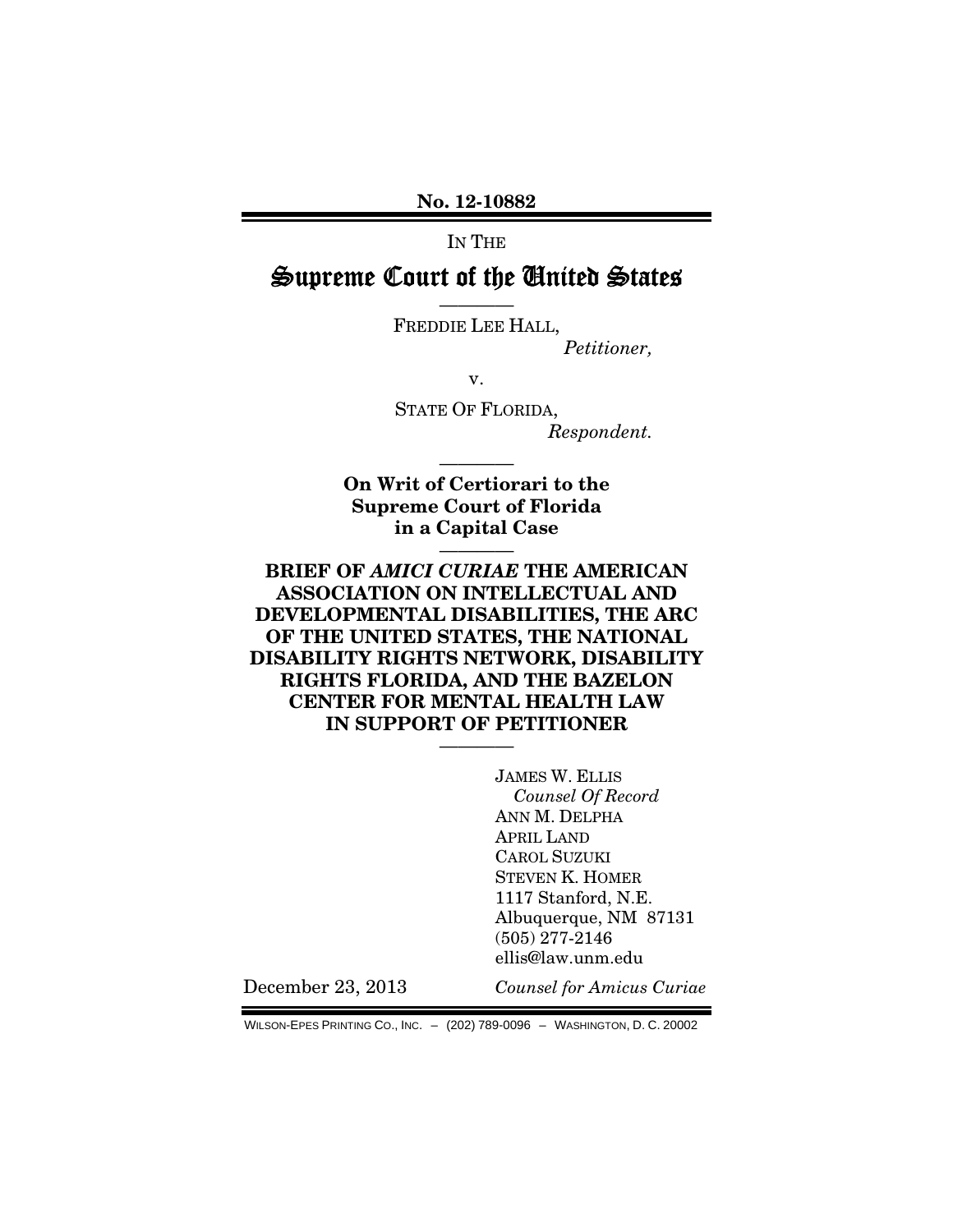# i **TABLE OF CONTENTS**

| $I_{\cdot}$ | THE EIGHTH AMENDMENT PROHIBITS<br>STATES FROM EXECUTING ANY PERSON                                                                                                                  |
|-------------|-------------------------------------------------------------------------------------------------------------------------------------------------------------------------------------|
|             | II. THE DIAGNOSIS OF MENTAL RETARDA-<br>TION, WHICH INCLUDES BOTH SUB-<br>AVERAGE INTELLECTUAL FUNCTIONING<br>AND DEFICITS IN ADAPTIVE BEHAVIOR,<br>COMPORT WITH SCIENTIFIC<br>MUST |
|             | A. The Definition of Mental Retardation                                                                                                                                             |
|             |                                                                                                                                                                                     |
| $C_{\cdot}$ | The Role of Deficits in Adaptive                                                                                                                                                    |
|             | D. The Issue of "Measurement of Error" in<br>Determining a Person's IQ  14                                                                                                          |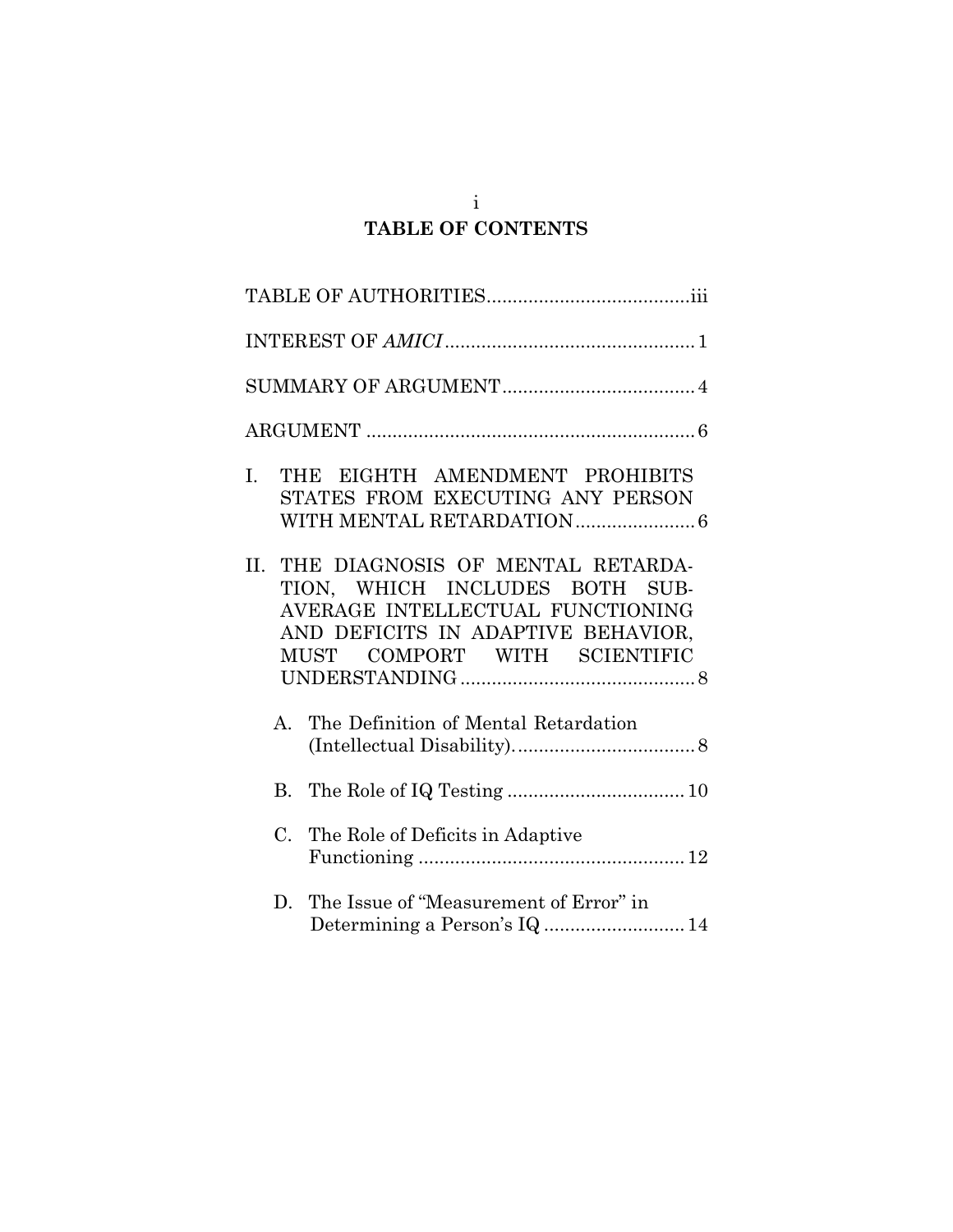| III. | DIAGNOSING MENTAL RETARDATION<br>REQUIRES CAREFUL CONSIDERATION<br>OF ALL THE RELEVANT EVIDENCE<br>ABOUT AN INDIVIDUAL, NOT JUST AN                                                                                                     |
|------|-----------------------------------------------------------------------------------------------------------------------------------------------------------------------------------------------------------------------------------------|
|      | IV. FLORIDA'S ARBITRARY REFUSAL TO<br>ALLOW TRIAL COURTS TO CONSIDER<br>THE SCIENCE OF IQ TESTING AND THE<br>CLINICAL UNDERSTANDING OF<br>MENTAL RETARDATION RISKS THE<br>EXECUTION OF DEFENDANTS WHO<br>ARE PROTECTED BY THE EIGHTH    |
| V.   | WHEN THIS COURT ENTRUSTED THE<br>STATES WITH DEVELOPING APPROPRI-<br>ATE PROCEDURES IN ATKINS, IT DID<br>NOT INVITE THEM TO LIMIT THE SUB-<br>STANTIVE CONSTITUTIONAL PROTEC-<br>TION TO ONLY SOME OF THE<br>DEFENDANTS WHO HAVE MENTAL |
|      |                                                                                                                                                                                                                                         |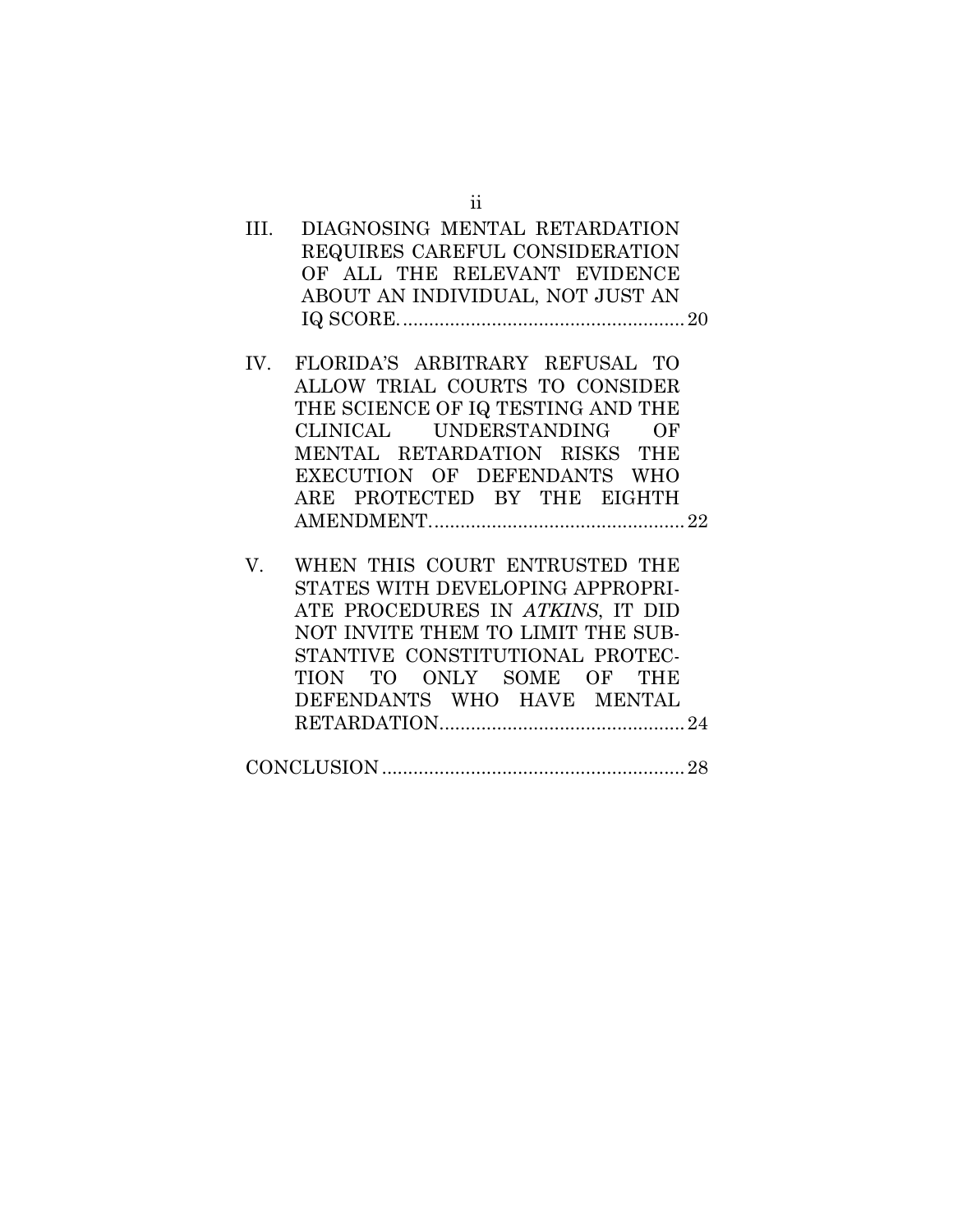# iii **TABLE OF AUTHORITIES**

## **Federal Cases**

| Atkins v. Virginia, 536 U.S. 304 (2002) passim             |
|------------------------------------------------------------|
|                                                            |
| Ford v. Wainwright, 477 U.S. 399 (1986)8, 22               |
|                                                            |
| Kennedy v. Louisiana, 554 U.S. 407 (2008)28                |
| Panetti v. Quarterman, 551 U.S. 930 (2007). 25             |
|                                                            |
| <i>Pizzuto v. Blades, 729 F.3d 1211 (9th Cir. 2013) 24</i> |
| Roper v. Simmons, 543 U.S. 551 (2005) 25                   |

# **State Cases**

| Bowling v. Commonwealth, 377 S.W.3d 529                    |
|------------------------------------------------------------|
| <i>Cherry v. State, 959 So. 2d 702 (Fla. 2007)  26, 27</i> |
| Commonwealth v. Miller, 888 A.2d 624 (Pa. 2005)23          |
|                                                            |
| Pizzuto v. State, 202 P.3d 642 (Idaho 2008)23              |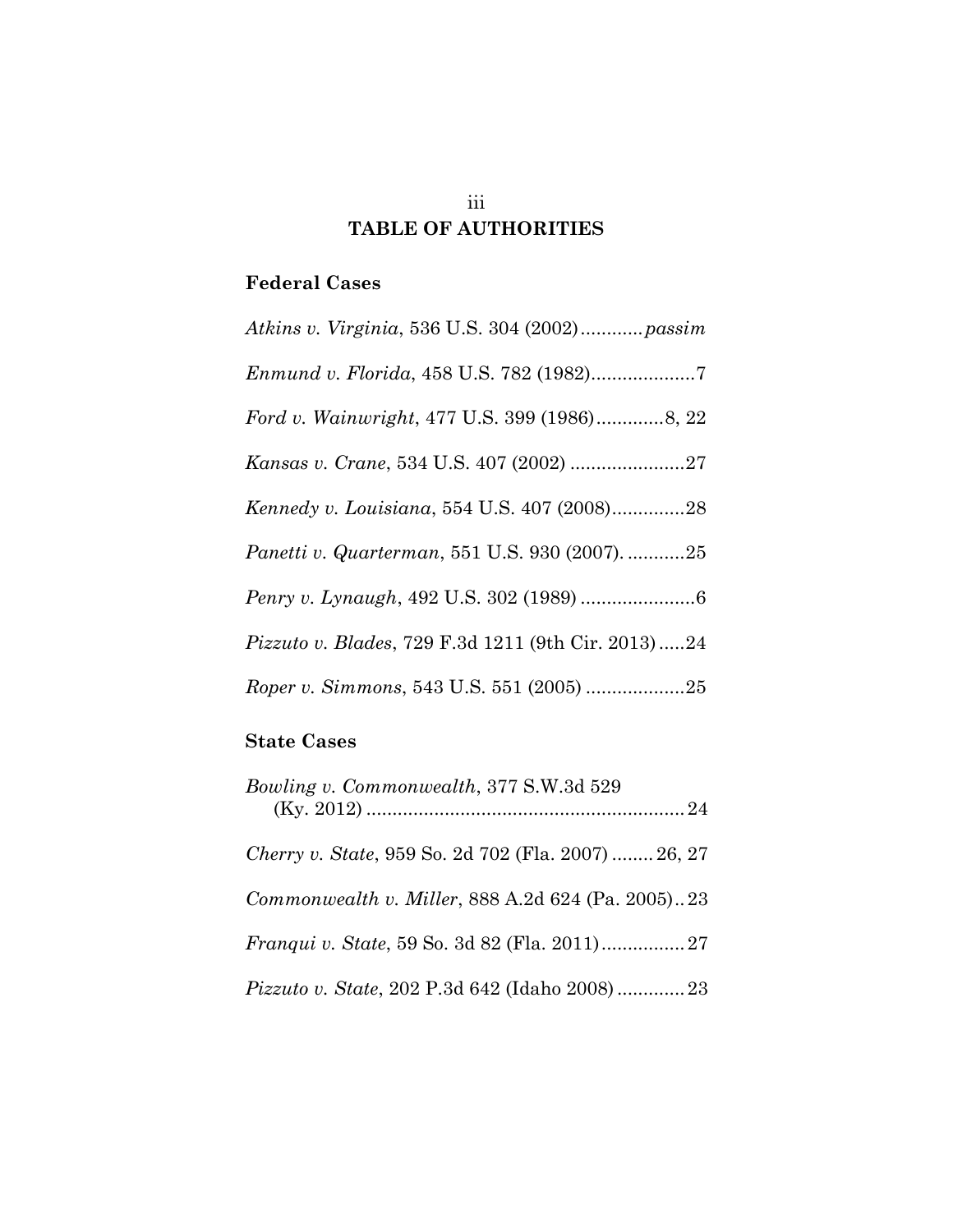### **Federal Statute**

|--|--|

### **State Statutes**

| Fla. Stat. Ann. § 921.137(1) (2006 & Supp. 2014)  26 |  |
|------------------------------------------------------|--|
|                                                      |  |
| Ky. Rev. Stat. Ann. $\S 532.130(2)$                  |  |
| Neb. Rev. Stat. $\S 28-105.01(3)$                    |  |

Okla. Stat. tit. 21, § 701.10b(C) (Supp. 2014) ..........23

# **Other Authorities**

| American Association on Intellectual and           |
|----------------------------------------------------|
| Developmental Disabilities, <i>Intellectual</i>    |
| Disability: Definition, Classification, and        |
| Systems of Supports (11th ed. 2010)  passim        |
| American Association on Intellectual               |
| and Developmental Disabilities, User's             |
| <i>Guide: Intellectual Disability: Definition,</i> |
| Classification and Systems of                      |
|                                                    |
| American Association on Mental Retardation,        |
| User's Guide: Mental Retardation: Definition,      |
| <i>Classification and Systems of Supports</i>      |
| 19                                                 |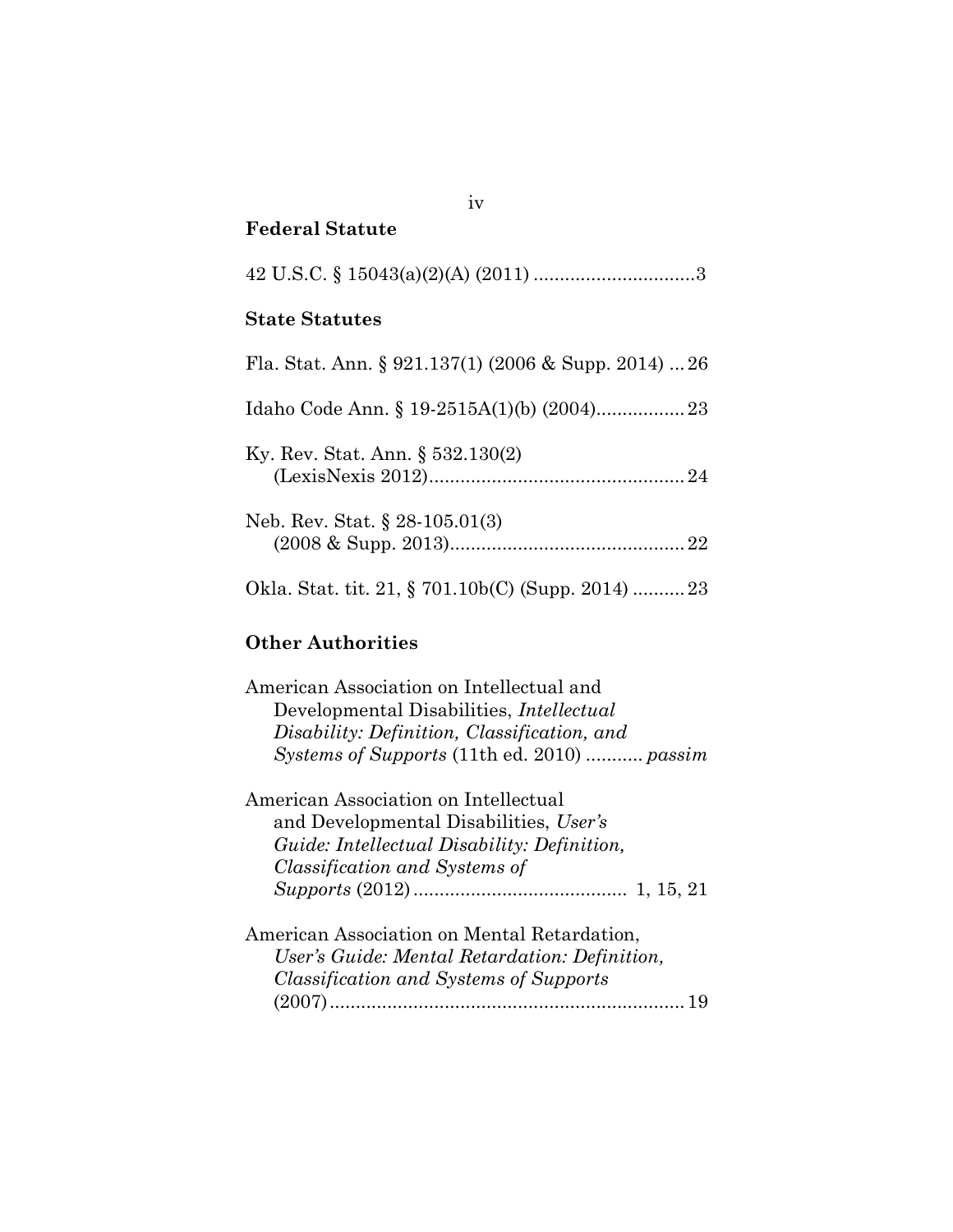| American Educational Research Association,          |
|-----------------------------------------------------|
| American Psychological Association &                |
| National Council on Measurement in                  |
| Education, Standards for Educational and            |
| <i>Psychological Testing</i> (1999) 15, 16, 17      |
| American Psychiatric Association, Diagnostic        |
| and Statistical Manual of Mental Disorders          |
|                                                     |
|                                                     |
| American Psychiatric Association, Diagnostic and    |
| <b>Statistical Manual of Mental Disorders</b>       |
|                                                     |
|                                                     |
| American Psychological Association, Manual of       |
| Diagnosis and Professional Practice in Mental       |
| <i>Retardation</i> (John W. Jacobson & James A.     |
|                                                     |
|                                                     |
| Anastasi, Anne & Susana Urbina,                     |
| <i>Psychological Testing</i> (7th ed. 1997)  11, 14 |
|                                                     |
| Bonnie, Richard J. & Katherine Gustafson,           |
| The Challenge of Implementing Atkins v.             |
| Virginia: How Legislatures and Courts               |
| Can Promote Accurate Assessments and                |
| Adjudications of Mental Retardation in              |
| Death Penalty Cases, 41 U. Richmond L.              |
|                                                     |
|                                                     |

v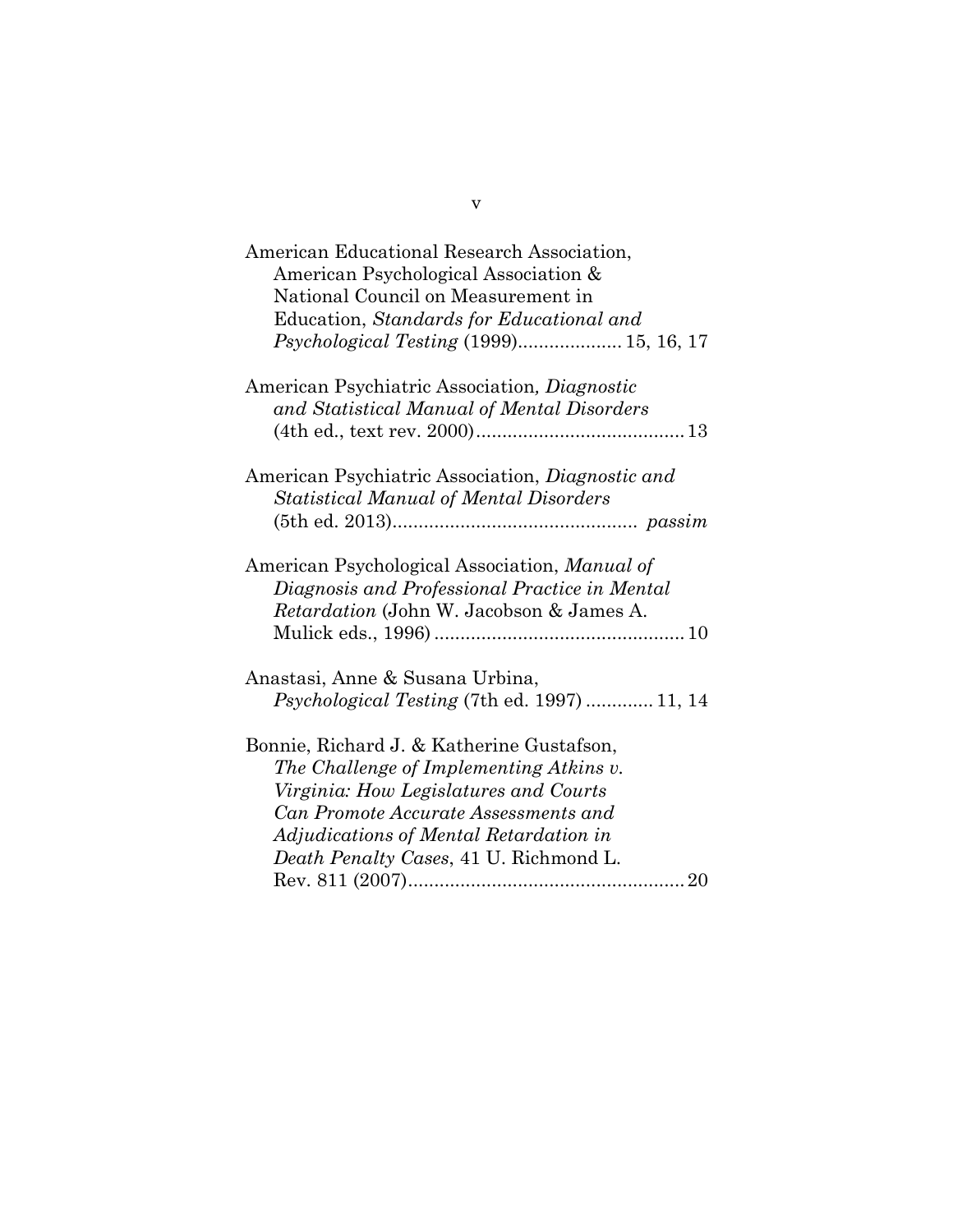| Cicchetti, Domenic V., Guidelines, Criteria, and<br>Rules of Thumb for Evaluating Normed and<br>Standardized Assessment Instruments in<br>Psychology, 6 Psychological Assessment 284        |
|---------------------------------------------------------------------------------------------------------------------------------------------------------------------------------------------|
| Drizin, Steven A. & Richard A. Leo, The Problem<br>of False Confessions in the Post-DNA World,                                                                                              |
| Edds, Margaret, An Expendable Man: The Near-<br><i>Execution of Earl Washington, Jr.</i> (2003)7                                                                                            |
| Everington, Caroline & J. Gregory Olley,<br><i>Implications of Atkins v. Virginia: Issues in</i><br>Defining and Diagnosing Mental Retardation,<br>8 J. Forensic Psychol. Prac. 1 (2008) 19 |
| Groth-Marnat, Gary, Handbook of Psychological<br>Assessment (5th ed. 2009) 16, 18                                                                                                           |
| Heber, Rick, A Manual on Terminology and<br>Classification in Mental Retardation,<br>64 American Journal of Mental Deficiency<br>(Monograph Supp.) 1 (Sept. 1959) 12                        |
| Hunt, Earl, <i>Human Intelligence</i> (2011) 17                                                                                                                                             |
| Kassin, Saul M. & Gisli H. Gudjonsson, The<br>Psychology of Confessions: A Review of the<br><i>Literature and Issues</i> , 5 Psychological<br>Science in the Public Interest 33 (2004) 7    |

vi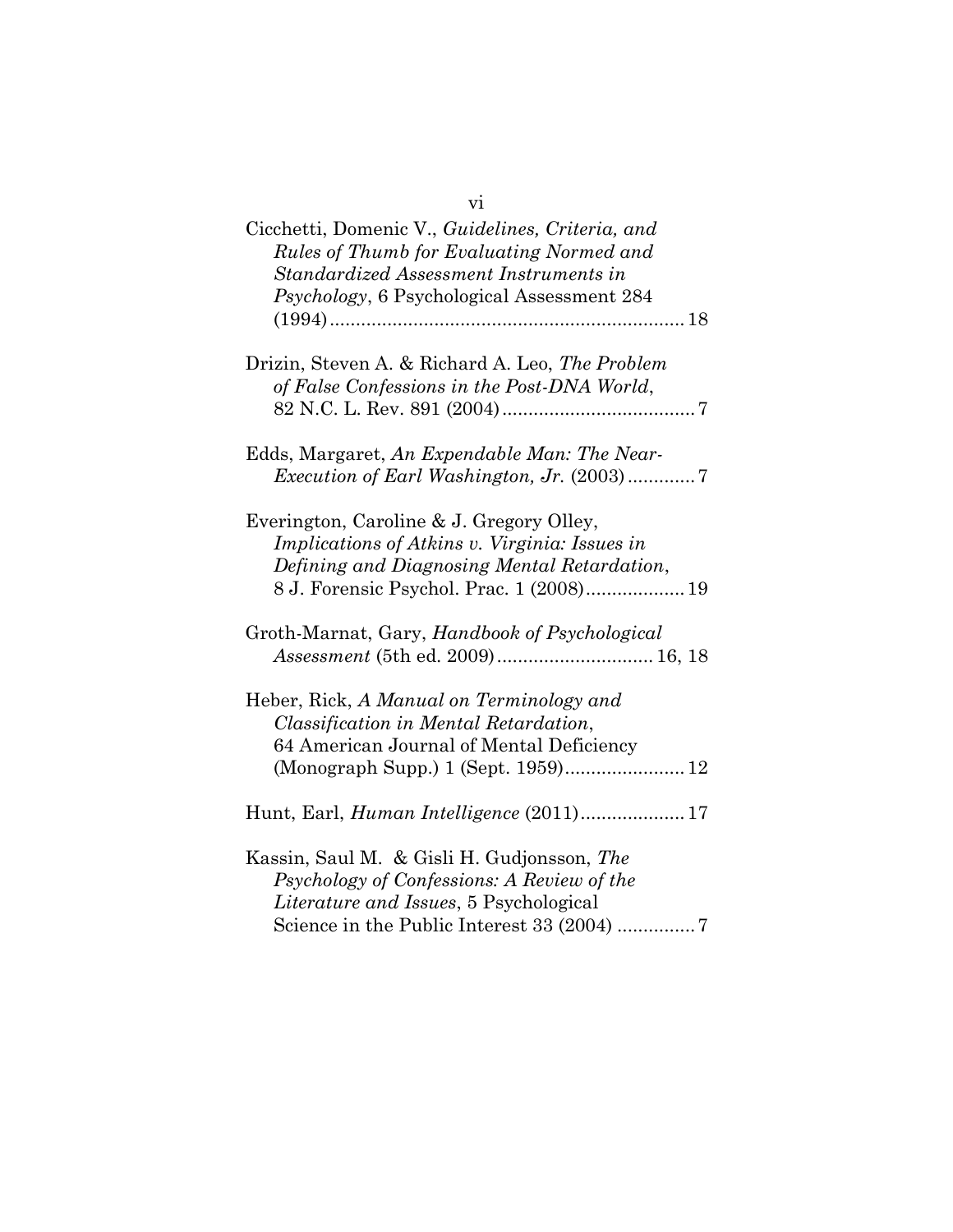| vii                                                                                                             |
|-----------------------------------------------------------------------------------------------------------------|
| Kaufman, Alan S. & Elizabeth O.                                                                                 |
| Lichtenberger, Assessing Adolescent and                                                                         |
| <i>Adult Intelligence</i> (3d. ed. 2006) 11, 20                                                                 |
| Kaye, David H. & David A. Freedman,                                                                             |
| <i>Reference Guide on Statistics</i> in                                                                         |
| Reference Manual on Scientific Evidence                                                                         |
| (Federal Judicial Center & National Research                                                                    |
| Council of the National Academies eds., 3d ed.                                                                  |
|                                                                                                                 |
| Macvaugh, Gilbert S. III & Mark D.                                                                              |
| Cunningham, Atkins v. Virginia: Implications                                                                    |
| and Recommendations for Forensic Practice,                                                                      |
|                                                                                                                 |
| Moss, Pamela A., <i>Validity</i> , in 2 <i>Encyclopedia of</i><br>Human Intelligence 1101 (Robert J. Sternberg, |
| Nihira, Kazuo, Adaptive Behavior: A                                                                             |
| Historical Overview, in Adaptive Behavior                                                                       |
| and its Measurement: Implications for the                                                                       |
| Field of Mental Retardation 7 (Robert L.                                                                        |
|                                                                                                                 |
| Parry, John & Eric Y. Drogin, Criminal Law                                                                      |
| Handbook on Psychiatric and Psychological                                                                       |
|                                                                                                                 |
| Reynolds, Cecil R., Reliability, in 2 Encyclopedia                                                              |
| of Human Intelligence 949 (Robert J. Sternberg                                                                  |
|                                                                                                                 |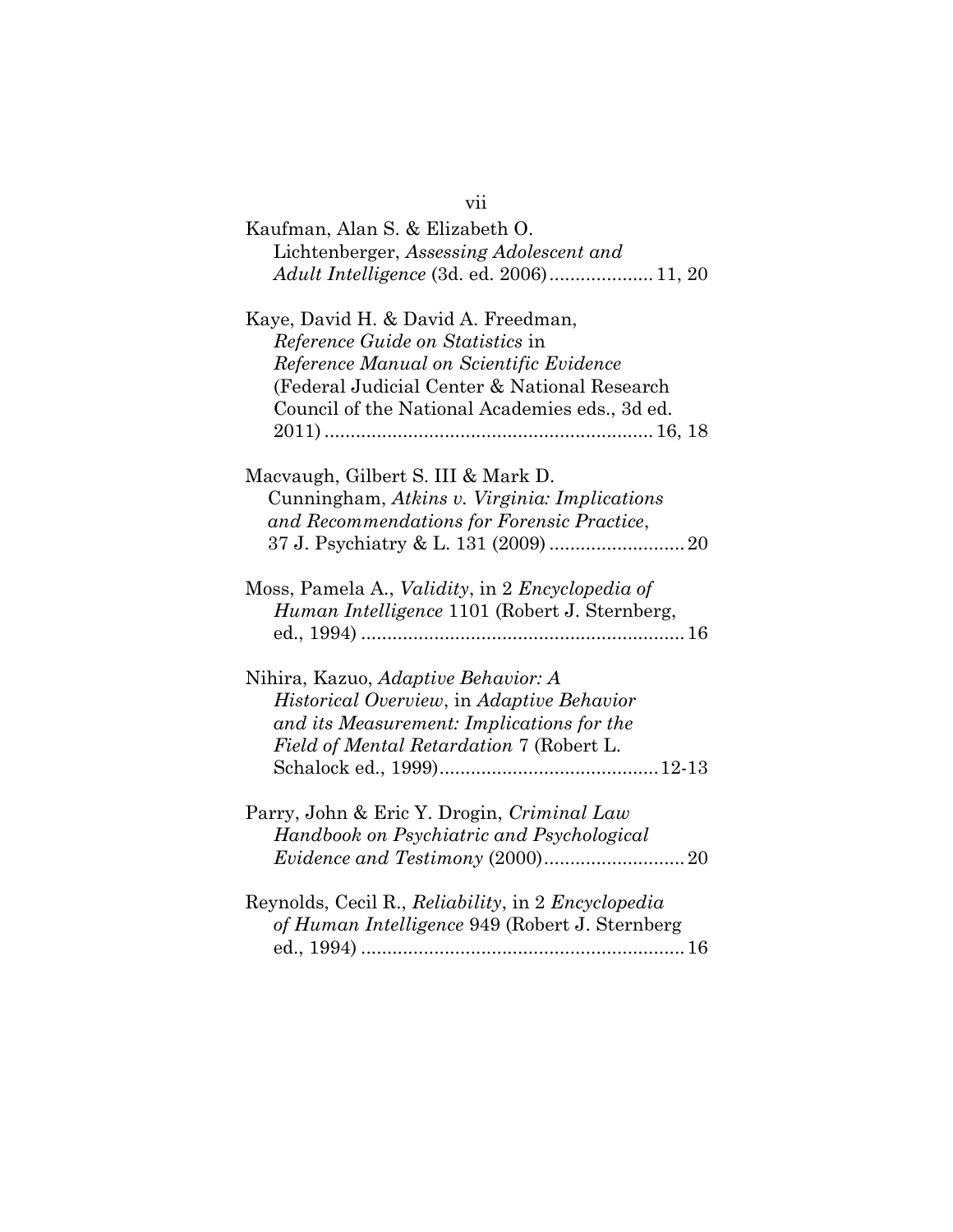# viii

| Schalock, Robert L. & Ruth Luckasson, Clinical                                                                                                                                                                |
|---------------------------------------------------------------------------------------------------------------------------------------------------------------------------------------------------------------|
| Schalock, Robert L., et al., The Renaming<br>of Mental Retardation: Understanding<br><i>the Change to the Term Intellectual</i><br>Disability, 45 Intell. & Developmental                                     |
| Slawski, Edward J., <i>Error of Measurement</i> , in<br>1 Encyclopedia of Human Intelligence 395                                                                                                              |
| Tassé, Marc J., Adaptive Behavior Assessment<br>and the Diagnosis of Mental Retardation<br><i>in Capital Cases</i> , 16 Applied Neuropsychology                                                               |
| Thorndike, Robert M. & Tracy Thorndike-Christ,<br>Measurement and Evaluation in Psychology                                                                                                                    |
| Turner, Samuel M., et al., APA's Guidelines<br>for Test User Qualifications: An Executive<br>Summary, 56 American Psychologist                                                                                |
| U.N. Comm'n on Hum. Rts., <i>Human Rights</i><br>Resolution 2005/59: The Question of the<br>Death Penalty, para. 7(c),<br>E/CN.4/RES/2005/59 (Apr. 20, 2005),<br>http://www.refworld.org/docid/45377c730.html |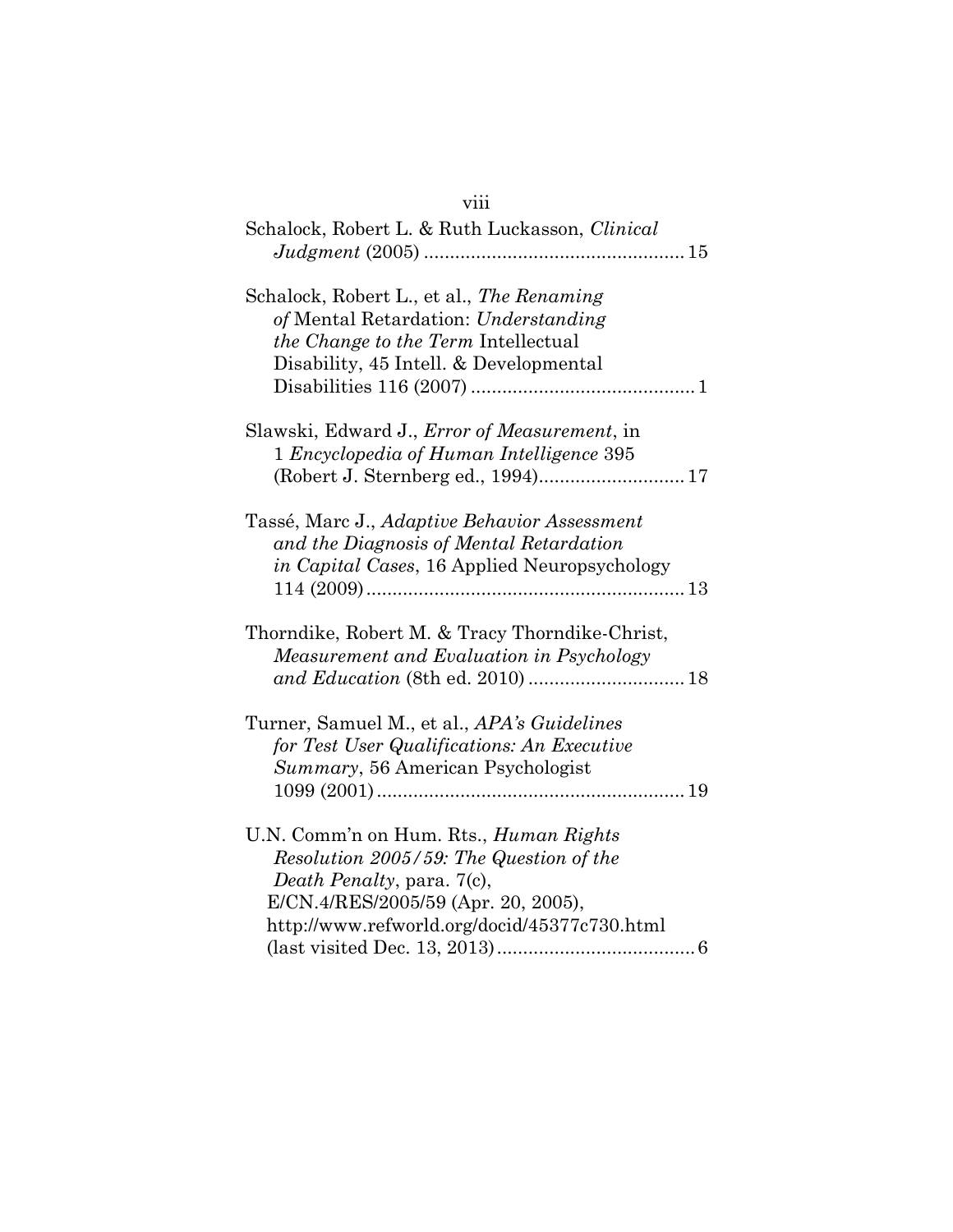| 1X                                                                                                              |
|-----------------------------------------------------------------------------------------------------------------|
| Walker, Nigel, 1 Crime and Insanity in                                                                          |
|                                                                                                                 |
| Wasserman, John D., A History of Intelligence                                                                   |
| <i>Assessment: The Unfinished Tapestry, in</i>                                                                  |
| Contemporary Intellectual Assessment:                                                                           |
| <i>Theories, Tests, and Issues</i> 3 (Dawn)                                                                     |
| P. Flanagan & Patti L. Harrison eds.,                                                                           |
|                                                                                                                 |
| Wechsler, David, The Measurement of Adult                                                                       |
| Woodcock, Richard W., <i>Norms</i> , in 2 <i>Encyclopedia</i><br>of Human Intelligence 770 (Robert J. Sternberg |
| Zenderland, Leila, <i>Measuring Minds: Henry</i><br>Herbert Goddard and the Origins of American                 |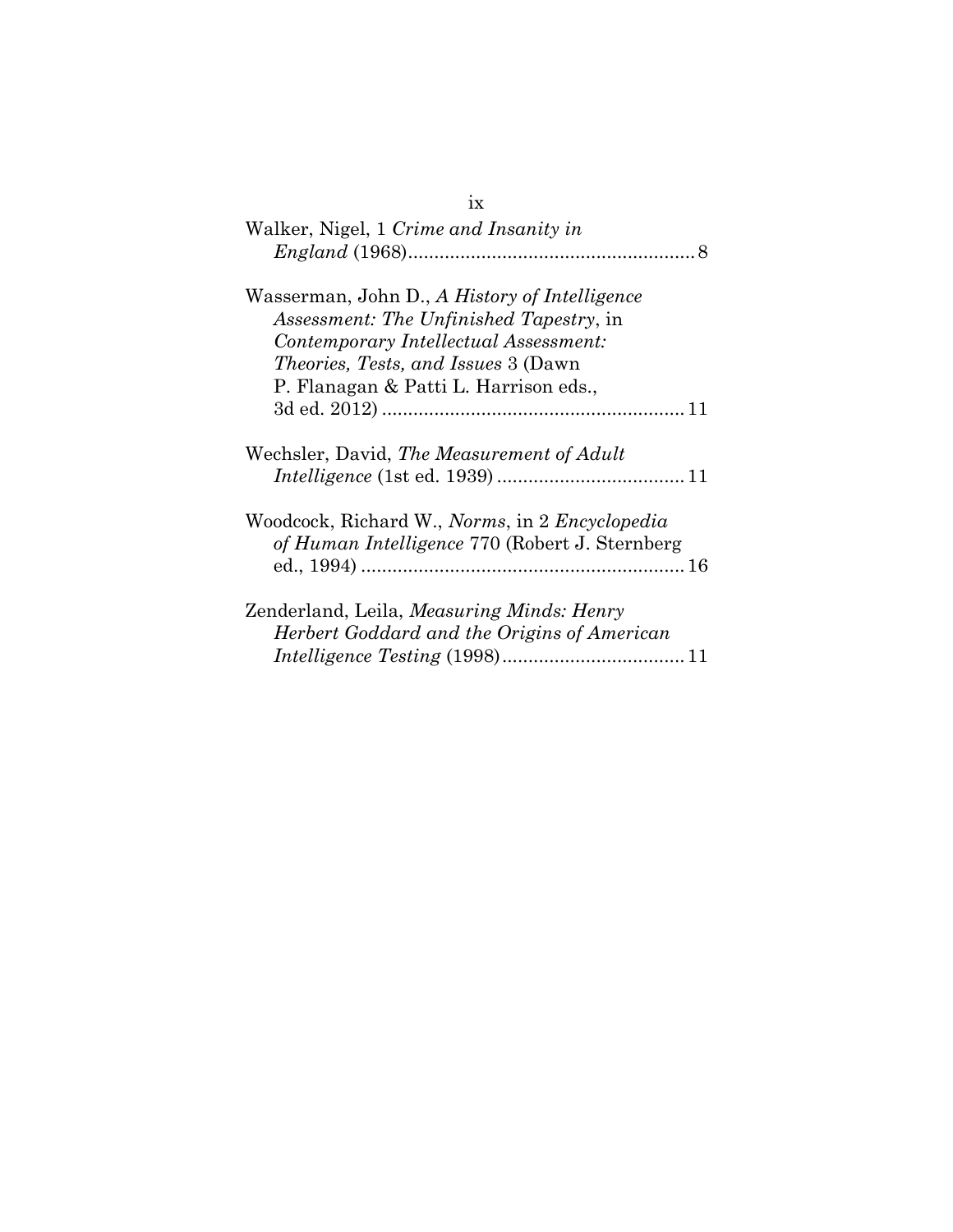#### **INTEREST OF** *AMICI***<sup>1</sup>**

*Amici* are professional and voluntary organizations in the field of intellectual disability. 2

*THE AMERICAN ASSOCIATION ON INTELLECTUAL AND DEVELOPMENTAL DISABILITIES (AAIDD)* (formerly named the

<sup>1</sup> This brief was written entirely by counsel for *amici*, as listed on the cover. No counsel for either party authored this brief in whole or in part, and neither counsel for a party nor any party made a monetary contribution intended to fund the preparation or submission of this brief. No person other than the members of the organizational *amici* or their counsel made a monetary contribution to the preparation or submission of this brief. All parties have given written consent to the filing of this brief, and those documents have been filed with the Clerk's Office.

<sup>2</sup> Clinicians and professionals in the field now employ the term *intellectual disability* (ID). This change in terminology alters neither the clinical definition of the disability nor the size and identity of the group of individuals who have it. *See* Robert L. Schalock et al., *The Renaming of* Mental Retardation: *Understanding the Change to the Term* Intellectual Disability, 45 Intellectual & Developmental Disabilities 116, 116 (2007); American Association on Intellectual and Developmental Disabilities, *User's Guide: Intellectual Disability: Definition, Classification and Systems of Supports* 72 (2012) ("The term *intellectual disability* covers the same population of individuals who were diagnosed previously with mental retardation . . . ."); American Psychiatric Association, *Diagnostic and Statistical Manual of Mental Disorders* 33 (5th ed. 2013) ("Thus, *intellectual disability* is the term in common use by medical, educational, and other professions and by the lay public and advocacy groups."). This brief refers to *mental retardation* as a synonym for intellectual disability because both *Atkins v. Virginia*, 536 U.S. 304 (2002), and Florida law employ that term.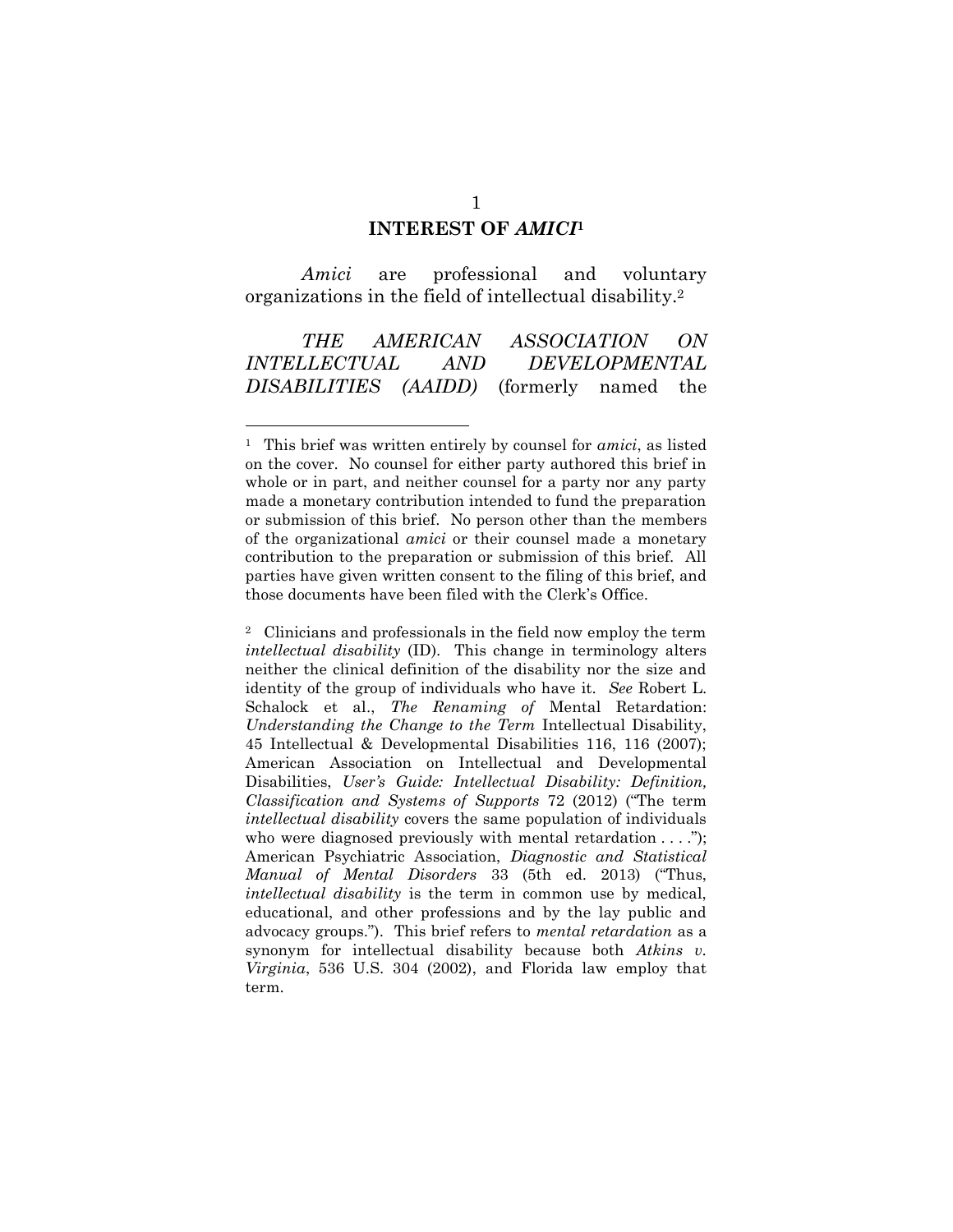American Association on Mental Retardation), founded in 1876, is the nation's oldest and largest organization of professionals in the field of intellectual disability (mental retardation). Primarily focused on clinical, psychological, scientific, educational, and habilitative issues, AAIDD also has a longstanding interest in legal issues that affect the lives of people with intellectual disability. AAIDD has appeared as *amicus curiae* in this Court in a variety of cases involving mental disability, including *Atkins v. Virginia*, 536 U.S. 304 (2002). AAIDD has formulated the most widelyaccepted clinical definition of intellectual disability, which was noted by this Court in *Atkins*, 536 U.S. at 308 n.3 (2002). *See* AAIDD, *Intellectual Disability: Definition, Classification, and Systems of Supports* (11th ed. 2010). Both as the formulator of the clinical definition of mental retardation and as an interdisciplinary membership organization concerned with maintaining appropriate professional standards in the diagnosis of mental retardation, AAIDD and its members have a strong interest in the manner in which *Atkins* claims are evaluated by the courts.

*THE ARC OF THE UNITED STATES* is the nation's largest community-based organization of and for people with intellectual and developmental disabilities. The Arc advocates for the rights and full participation of all children and adults with intellectual and developmental disabilities. It provides an array of services and support for families and individuals and includes 140,000 members affiliated through 700 state and local chapters across the nation. The Arc is devoted to ensuring the civil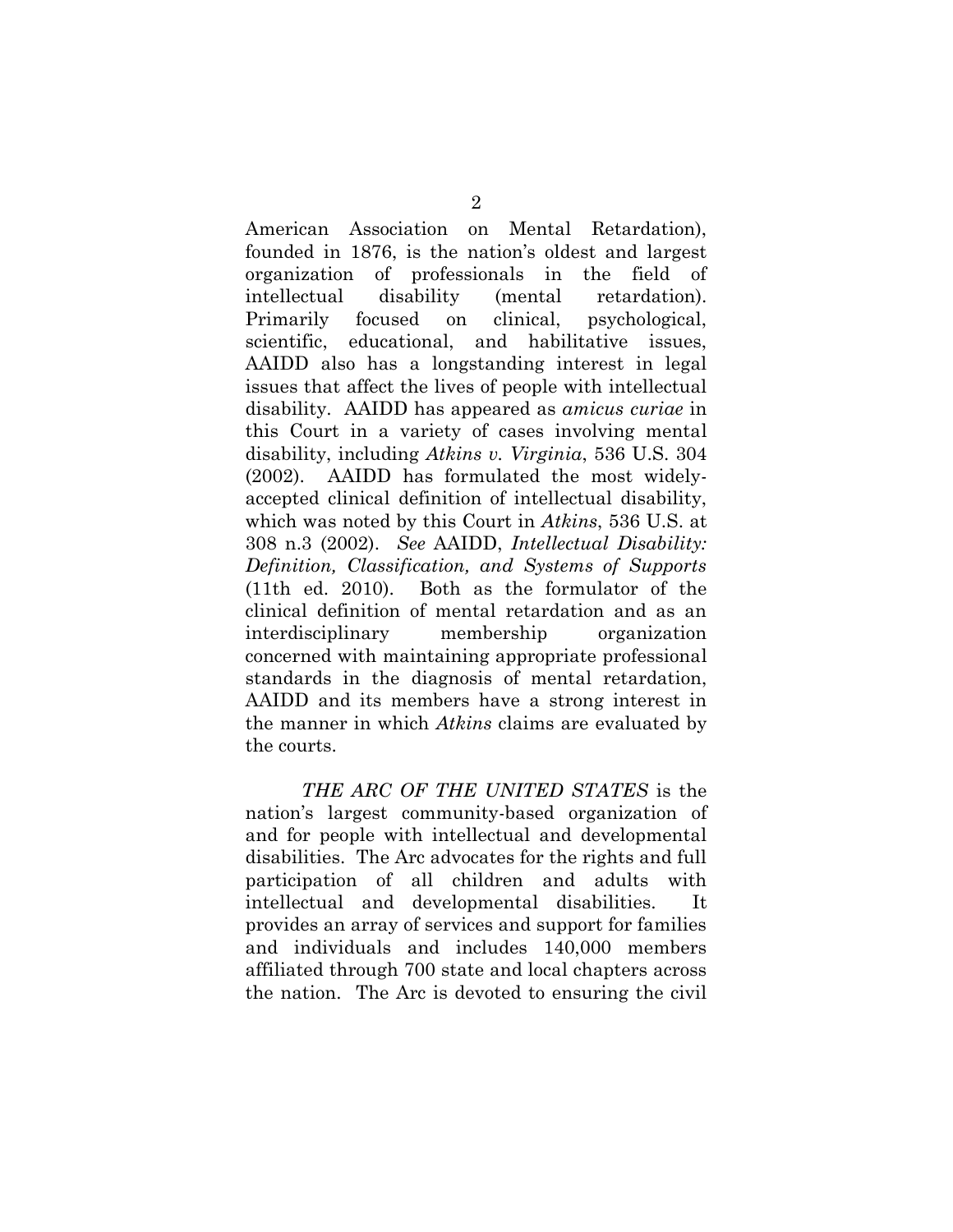rights of and promoting and improving supports and services for all people with intellectual and developmental disabilities. The Arc also participated as *amicus curiae* in *Atkins v. Virginia*.

*THE NATIONAL DISABILITY RIGHTS NETWORK (NDRN)* is the membership association of protection and advocacy (P&A) agencies, which are located in all 50 states, the District of Columbia, Puerto Rico, and the territories (the Virgin Islands, Guam, American Samoa, and the Northern Mariana Islands). P&As are mandated under various federal statutes to provide legal representation and related advocacy services on behalf of all persons with disabilities in a variety of settings. The P&A system comprises the nation's largest provider of legallybased advocacy services for persons with disabilities.

*DISABILITY RIGHTS FLORIDA* is a not-forprofit corporation serving as Florida's federallyfunded protection and advocacy system for individuals with disabilities. Disability Rights Florida's mission is to advance the quality of life, dignity, equality, self-determination, and freedom of choice of people with disabilities through collaboration, education, and advocacy, as well as legal and legislative strategies. Specifically, on behalf of persons with intellectual or developmental disabilities, Disability Rights Florida is authorized by federal law to "pursue legal, administrative, and other appropriate remedies or approaches to ensure the protection of, and advocacy for, the rights of such individuals within the State ...." 42 U.S.C. § 15043(a)(2)(A) (2011). Disability Rights Florida has represented and continues to represent persons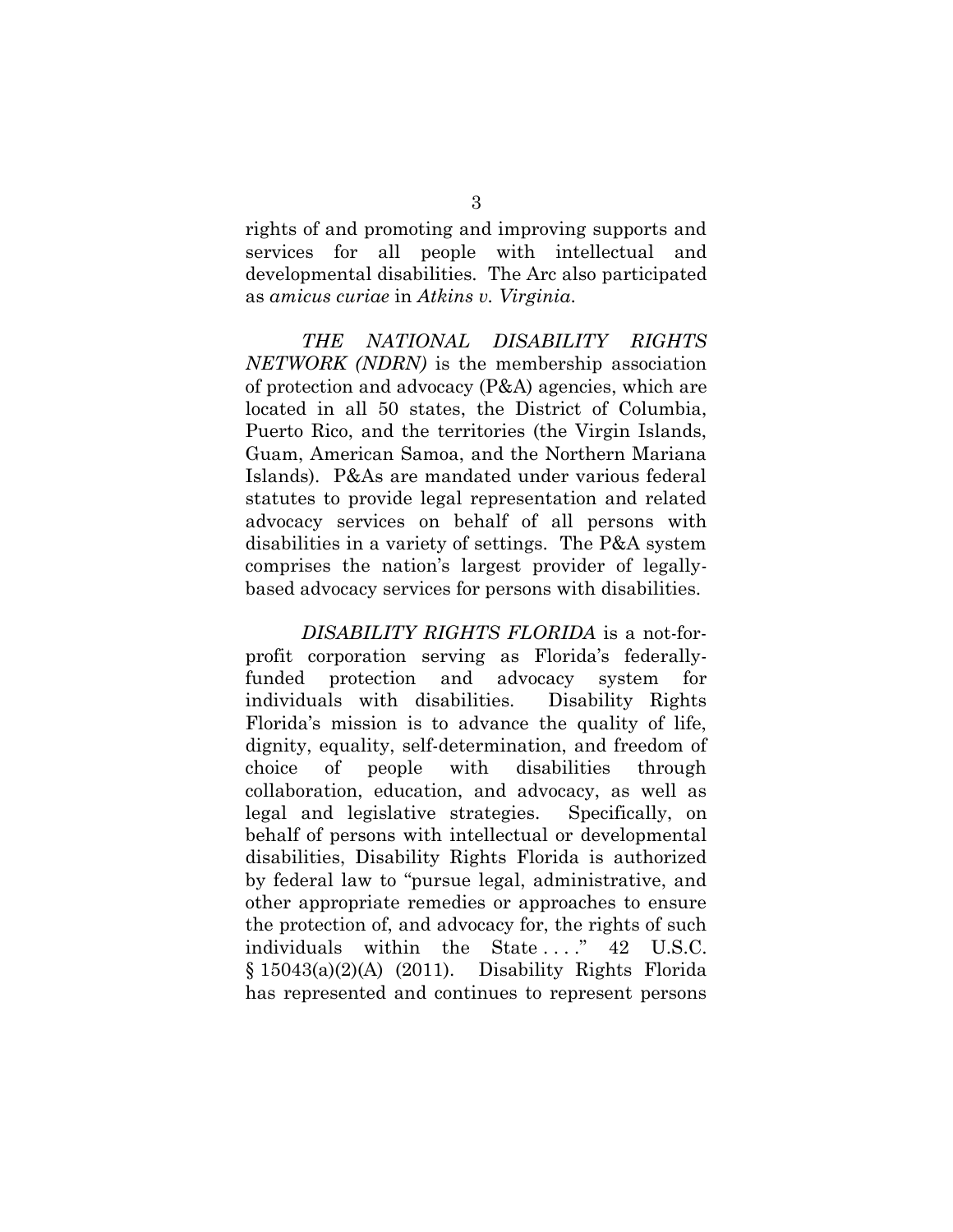with disabilities in individual actions, class actions, and systemic relief initiatives affecting all such individuals. The protection and advocacy system is unique in its authority to protect and advocate for the legal and human rights of persons with disabilities and its presence will provide a necessary perspective to assist the Court in this matter.

*THE BAZELON CENTER FOR MENTAL HEALTH LAW* is a national public interest organization founded in 1972 to advocate for the rights of individuals with mental disabilities. Through litigation, legislative and administrative advocacy, and public education, the Bazelon Center promotes equal opportunities for individuals with mental disabilities in all aspects of life, including employment, education, housing, health care, community living, voting, and family rights.

#### **SUMMARY OF ARGUMENT**

In implementing this Court's decision in *Atkins v. Virginia*, 536 U.S. 304 (2002), both judges and clinicians must carefully evaluate whether a defendant satisfies the clinical definition of mental retardation. This process requires attention to both the measurement of intellectual ability (IQ testing) and the functional impairment experienced in the individual's abilities in life.

After decades of intensive study, mental disability professionals have a substantial understanding of what an individual's score on an IQ test can tell us and what it cannot. There is a strong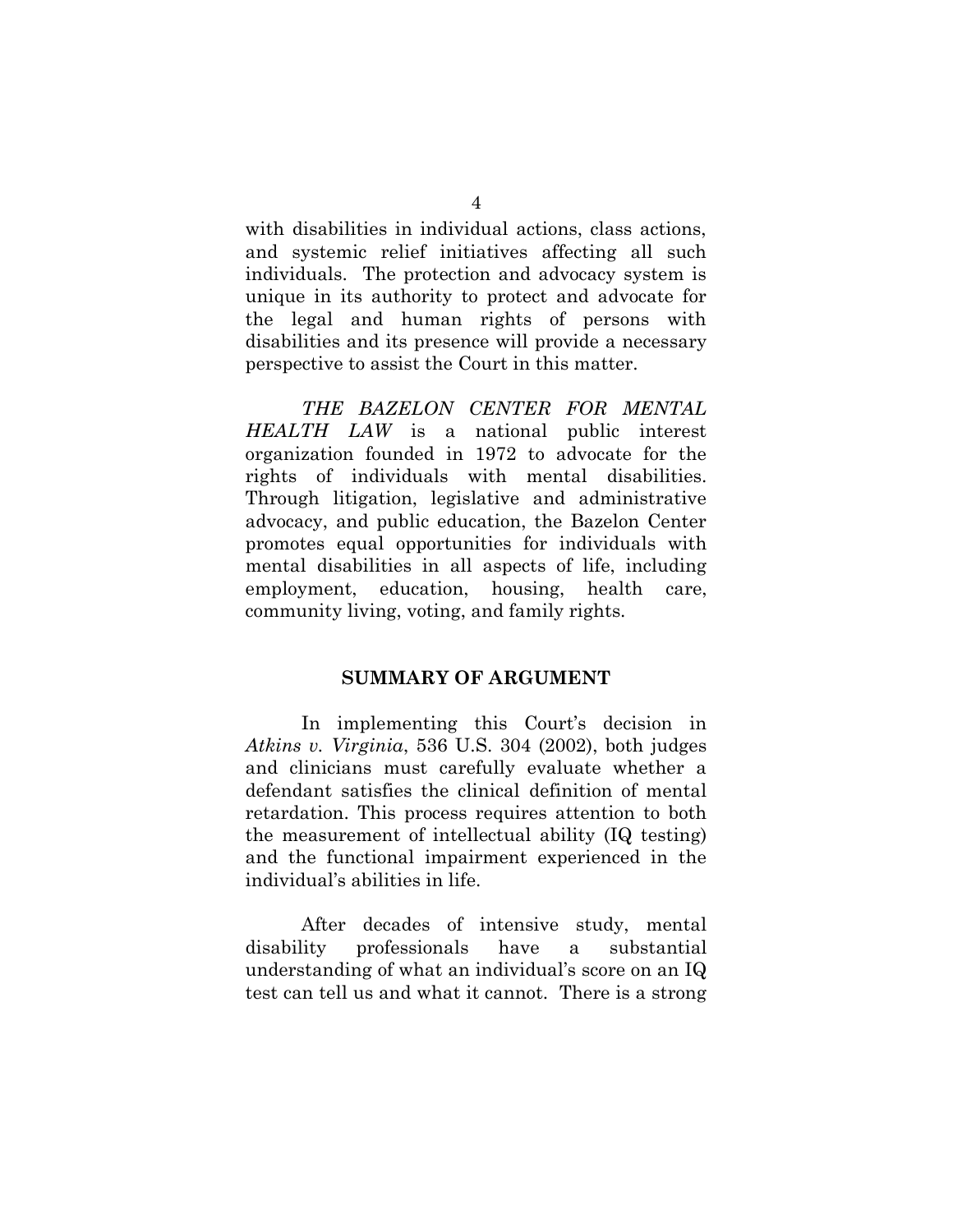consensus among psychologists, psychiatrists, and other clinicians, as well as their professional associations, that imposing an arbitrary IQ cutoff score of 70 is wholly inconsistent with our scientific understanding of these instruments.

Florida courts responsible for adjudicating *Atkins* cases are precluded from fairly evaluating *all* of the essential evidence that has probative value in making that determination. Evidence about a defendant's impaired adaptive functioning—in this case, clearly impaired starting in childhood—cannot be ignored merely because of a judicially-imposed rule which is neither clinically nor scientifically justified.

In *Atkins*, this Court invited States to devise "appropriate procedures to enforce the constitutional restriction" against executing individuals with mental retardation. *Atkins*, 536 U.S. at 317. The Florida Supreme Court's arbitrary rule prevents consideration of relevant evidence and excludes from the Constitution's protection a considerable portion of those persons who have mental retardation. It therefore cannot be deemed "appropriate." Effectively reducing the group of individuals entitled to that protection by means of an arbitrary rule can hardly be deemed to be "enforcement" of the right that this Court announced.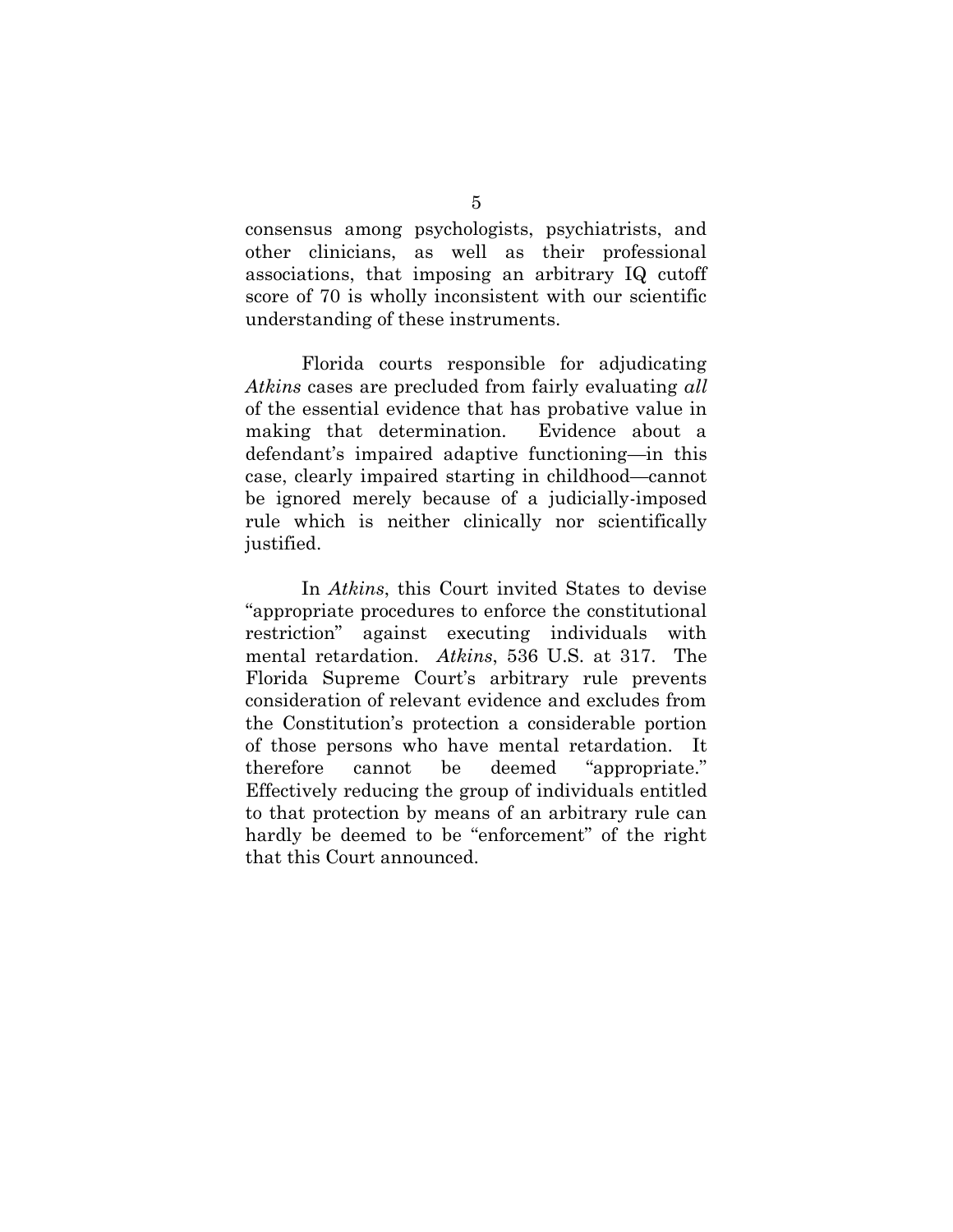#### **ARGUMENT**

### I. THE EIGHTH AMENDMENT PROHIBITS STATES FROM EXECUTING ANY PERSON WITH MENTAL RETARDATION.

It is unconstitutional to execute any individual with mental retardation.

When this Court reached that conclusion more than a decade ago, it explained that it had done so for two principal reasons. First, there was a national consensus that imposing the death penalty on a person with mental retardation was unacceptable. In the span of just thirteen years following the decision in *Penry v. Lynaugh*, 492 U.S. 302 (1989), sixteen more States had enacted statutes to protect individuals with an intellectual disability from execution. *Atkins v. Virginia*, 536 U.S. 304, 313–16 (2002). When evaluated with further evidence of public opinion and professional judgments about the practice found in survey results and the resolutions of relevant professional organizations, it was clear that the execution of any person with mental retardation had become almost universally recognized as an unacceptable practice.<sup>3</sup>

<sup>3</sup> *Atkins*, 536 U.S. at 317 n.21 ("[W]ithin the world community, the imposition of the death penalty for crimes committed by mentally retarded offenders is overwhelmingly disapproved."); *accord* U.N. Comm'n on Hum. Rts., *Human Rights Resolution 2005/59: The Question of the Death Penalty*, para. 7(c), E/CN.4/RES/2005/59 (Apr. 20, 2005), http://www.refworld.org/ docid/45377c730.html (last visited Dec. 13, 2013).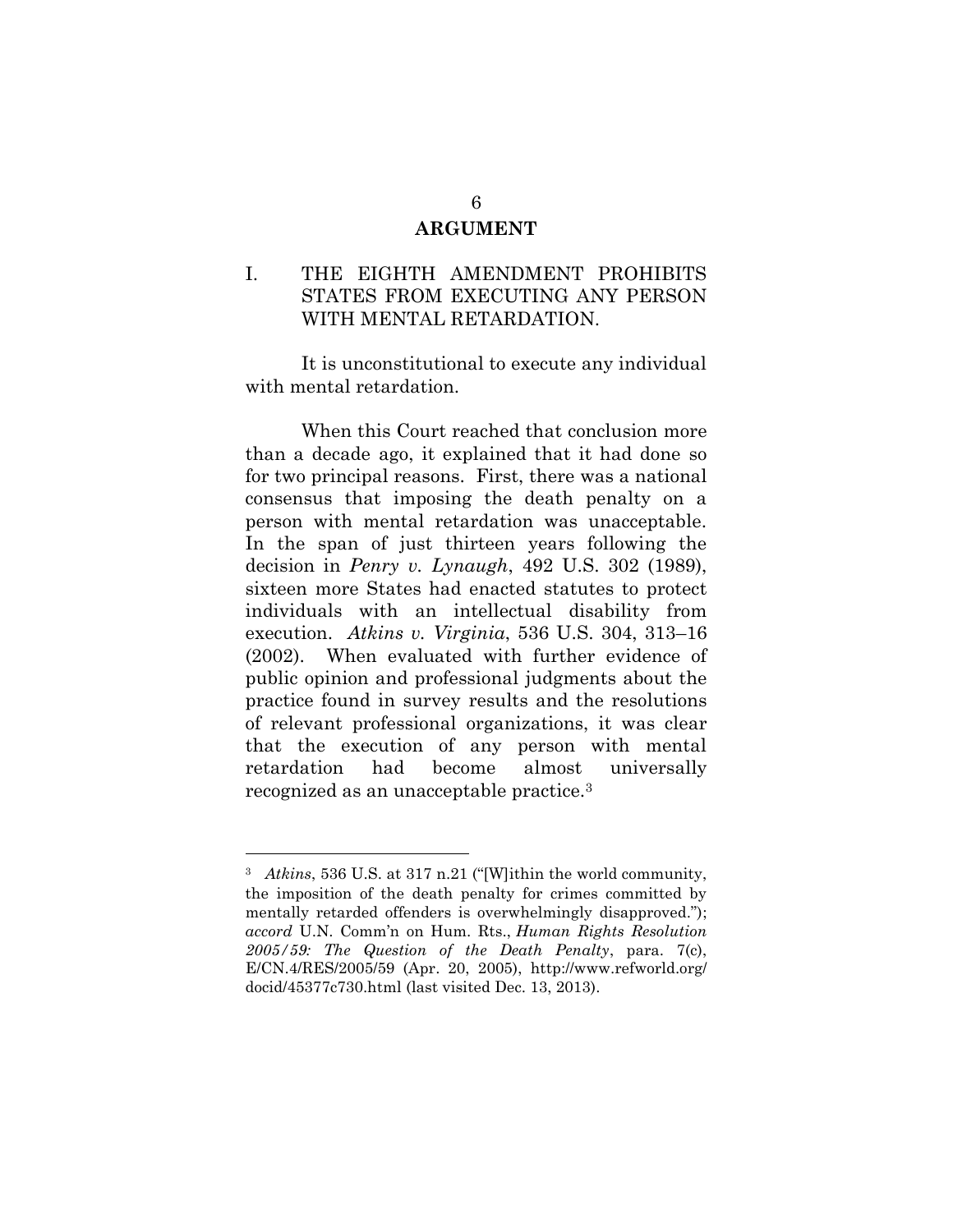Second, the Court also concluded that the judgments expressed in legislation were consistent with its own "independent evaluation" of the constitutional principles involved. *Atkins*, 536 U.S. at 321. Because of the nature of intellectual disability, the Court concluded that executing individuals with mental retardation would not "measurably contribute<sup>[]"</sup> to the criminal law's purposes of retribution or deterrence, and, as a result, would be constitutionally unacceptable punishment. *Atkins*, 536 U.S. at 319 (quoting *Enmund v. Florida*, 458 U.S. 782, 798 (1982)). In addition, that same "reduced capacity of mentally retarded offenders" increases the potential for wrongful imposition of the death penalty, or even wrongful conviction. *Atkins*, 536 U.S. at 320. The Court made particular note of defendants' impaired ability to assist defense counsel, as well as the disconcerting propensity of some defendants with intellectual disability to confess to crimes they did not commit.<sup>4</sup> *Atkins*, 536 U.S. at 320–21.

Having found that the execution of any individual with mental retardation is cruel and unusual punishment, the Court left "'to the State[s]

<sup>4</sup> Saul M. Kassin & Gisli H. Gudjonsson, *The Psychology of Confessions: A Review of the Literature and Issues*, 5 Psychological Science in the Public Interest 33, 53 (2004) ("The disproportionate numbers of mentally retarded individuals in the population of proven false confessors suggests that they are also at risk in the interrogation room."); Steven A. Drizin & Richard A. Leo, *The Problem of False Confessions in the Post-DNA World*, 82 N.C. L. Rev. 891, 920 (2004). *See generally* Margaret Edds, *An Expendable Man: The Near-Execution of Earl Washington, Jr.* (2003).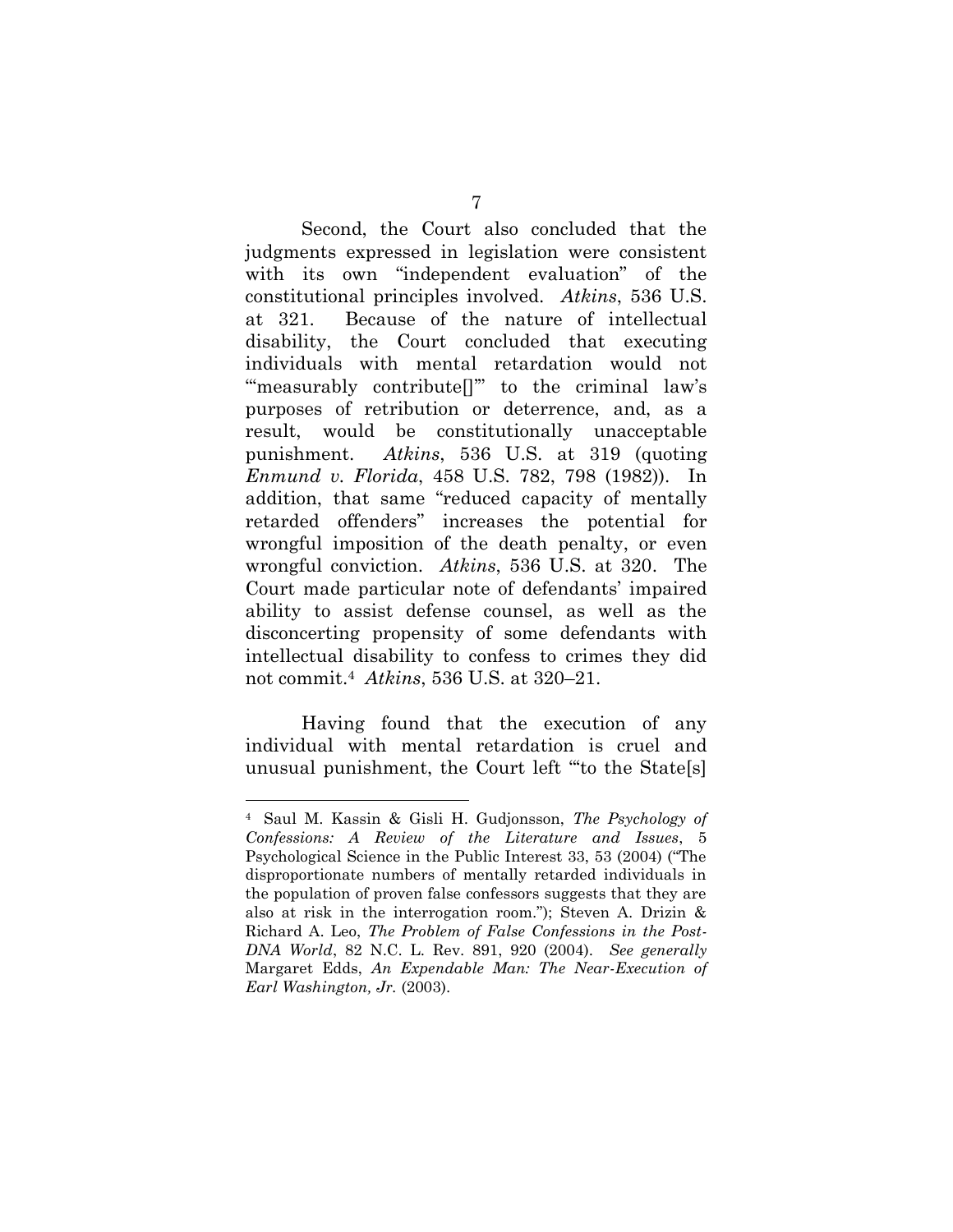the task of developing appropriate ways to enforce the constitutional restriction upon [their] execution of sentences.'" *Atkins*, 536 U.S. at 317 (quoting *Ford v. Wainwright*, 477 U.S. 399, 416–17 (1986)). At its heart, the case at bar raises the question of whether that authorization to the States permits Florida to define mental retardation in such an arbitrary manner that it violates the Constitution's "substantive restriction on the State's power to take the life of a mentally retarded offender." *Atkins*, 536 U.S. at 321 (internal quotation marks omitted).

- II. THE DIAGNOSIS OF MENTAL RETARDA-TION, WHICH INCLUDES BOTH SUB-AVERAGE INTELLECTUAL FUNCTIONING AND DEFICITS IN ADAPTIVE BEHAVIOR, MUST COMPORT WITH SCIENTIFIC UNDERSTANDING.
	- A. The Definition of Mental Retardation (Intellectual Disability).

The phenomenon of intellectual disability has been recognized throughout history, <sup>5</sup> and although various descriptions have been formulated over the ages, the current clinical understanding of mental retardation reflects a commonly accepted consensus that has endured for more than half a century. The definition has three basic elements: (1) significant impairments in intellectual functioning, as measured by IQ testing; (2) deficits in real-world skills and

<sup>5</sup> *See, e.g.*, Nigel Walker, 1 *Crime and Insanity in England* 35– 37 (1968).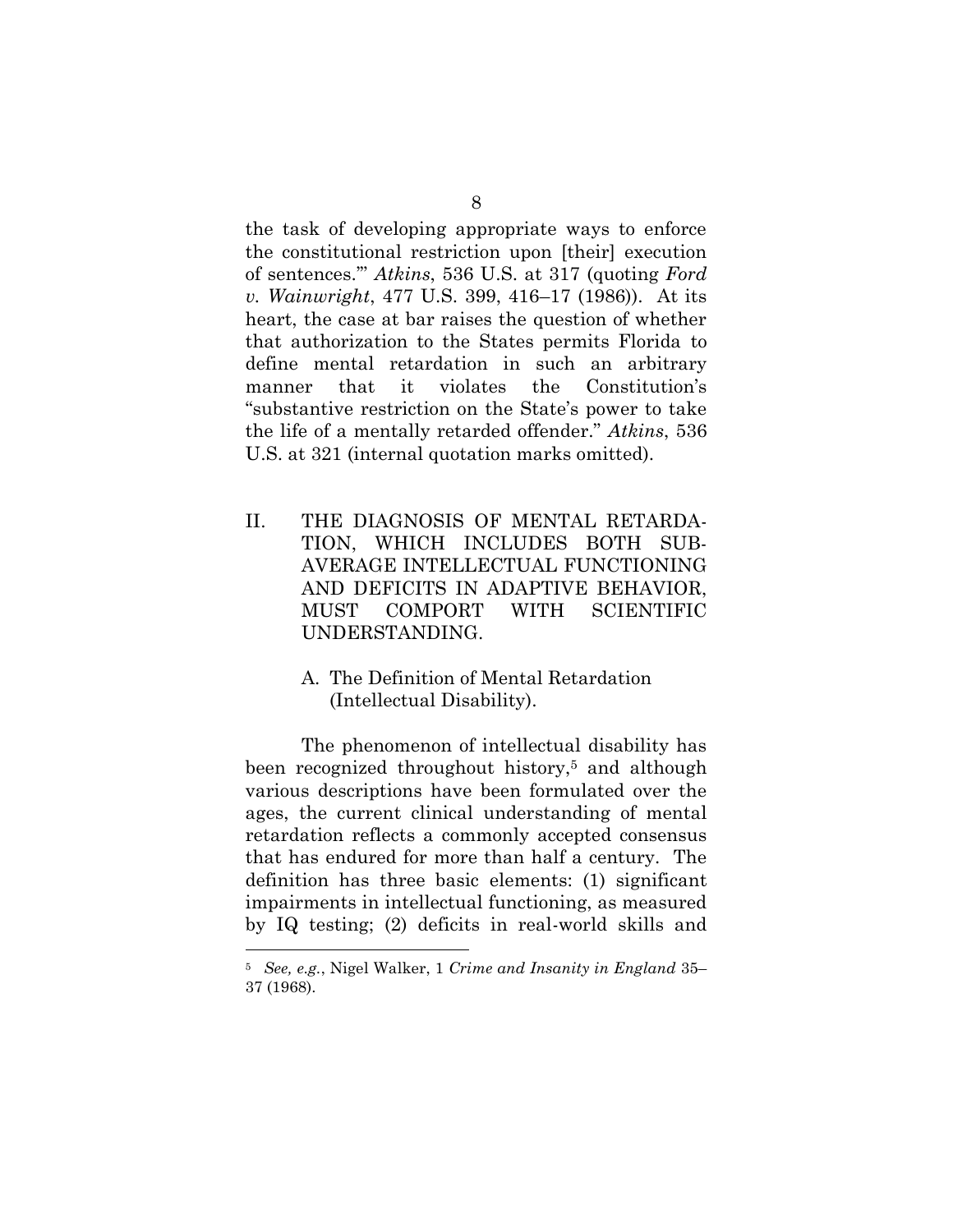abilities resulting from the disability (adaptive behavior deficits); and (3) onset of the disability before the individual became an adult.<sup>6</sup> While there are minor variations in the precise terms that are used to describe these elements,<sup>7</sup> they all describe

<sup>7</sup> As defined by the AAIDD:

 $\overline{a}$ 

Intellectual disability is characterized by significant limitations both in intellectual functioning and in adaptive behavior as expressed in conceptual, social, and practical adaptive skills. This disability originates before age 18.

AAIDD, *Intellectual Disability: Definition, Classification, and Systems of Supports* 1 (11th ed. 2010) [hereinafter AAIDD, *2010 Manual*].

The American Psychiatric Association has adopted similar language in defining "Intellectual Disability (Intellectual Developmental Disorder)":

Intellectual disability (intellectual developmental disorder) is a disorder with onset during the developmental period that includes both intellectual and adaptive functioning deficits in conceptual, social, and practical domains. The following three criteria must be met:

A. Deficits in intellectual functions, such as reasoning, problem solving, planning, abstract thinking, judgment, academic learning, and learning from experience, confirmed by both clinical assessment and individualized, standardized intelligence testing.

<sup>&</sup>lt;sup>6</sup> The third prong of the definition, manifestation during the developmental period (i.e., at birth or in childhood), is not at issue in this case. *See* JA528.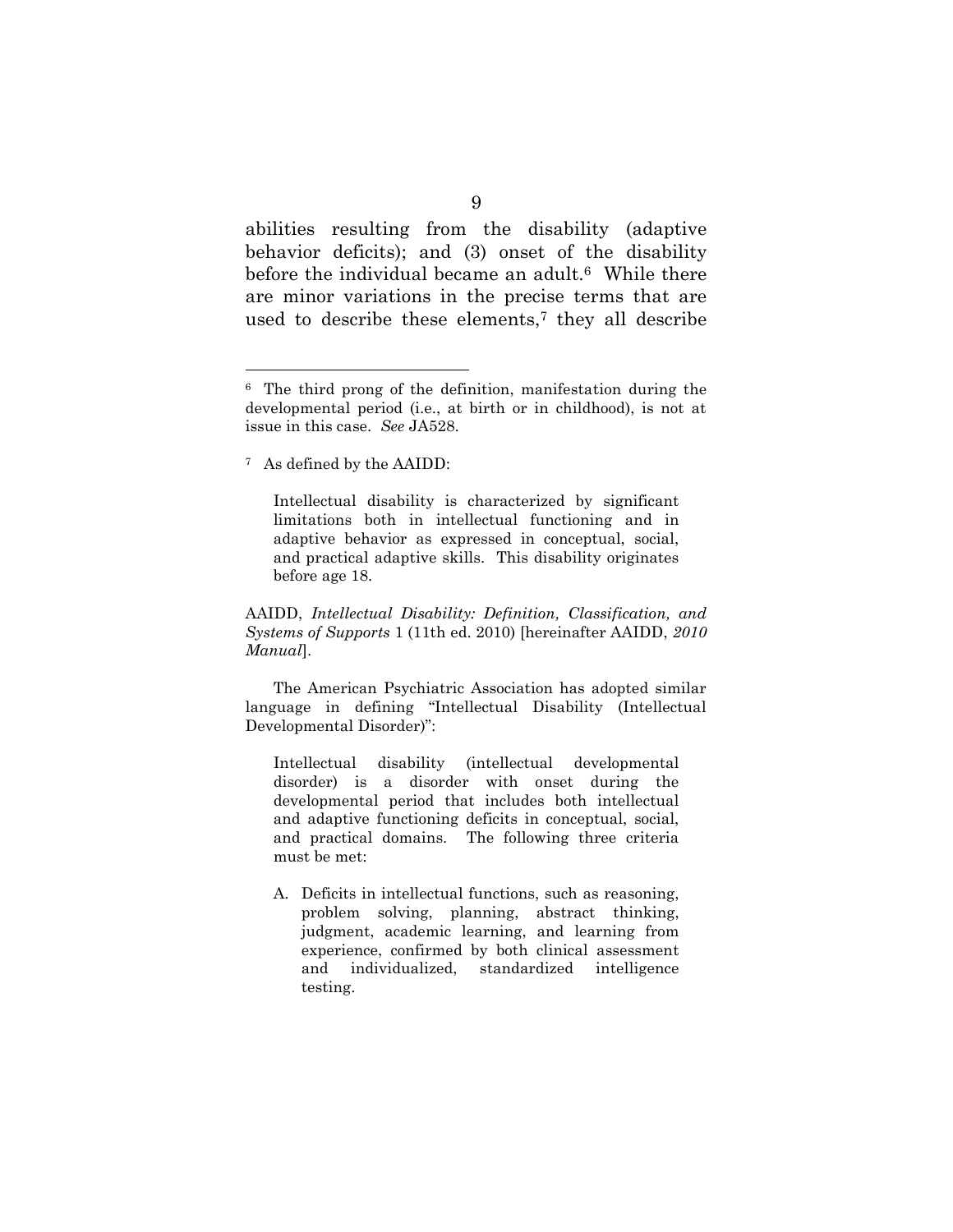the same basic phenomenon, $\delta$  and identify the same group of individuals as persons having mental retardation.

#### B. The Role of IQ Testing.

 $\overline{a}$ 

"Significantly subaverage intellectual functioning," *Atkins*, 536 U.S. at 308 n.3, is an essential component of the clinical definition, and thus the diagnosis, of mental retardation. "Significantly subaverage" is a term of art indicating that the individual's measured intelligence falls approximately two standard deviations below the mean. (It is generally accepted that this means that

- B. Deficits in adaptive functioning that result in failure to meet developmental and socio-cultural standards for personal independence and social responsibility. Without ongoing support, the adaptive deficits limit functioning in one or more activities of daily life, such as communication, social participation, and independent living, across multiple environments, such as home, school, work, and community.
- C. Onset of intellectual and adaptive deficits during the developmental period.

American Psychiatric Association, *Diagnostic and Statistical Manual of Mental Disorders* 33 (5th ed. 2013) [hereinafter APA, *DSM-5*]; *see also* American Psychological Association, *Manual of Diagnosis and Professional Practice in Mental Retardation* 13 (John W. Jacobson & James A. Mulick eds., 1996).

<sup>8</sup> Similarly, there is no substantive difference between the current AAIDD and American Psychiatric Association definitions and the then-current versions cited by the Court in *Atkins*. *Atkins*, 536 U.S. at 308 n.3.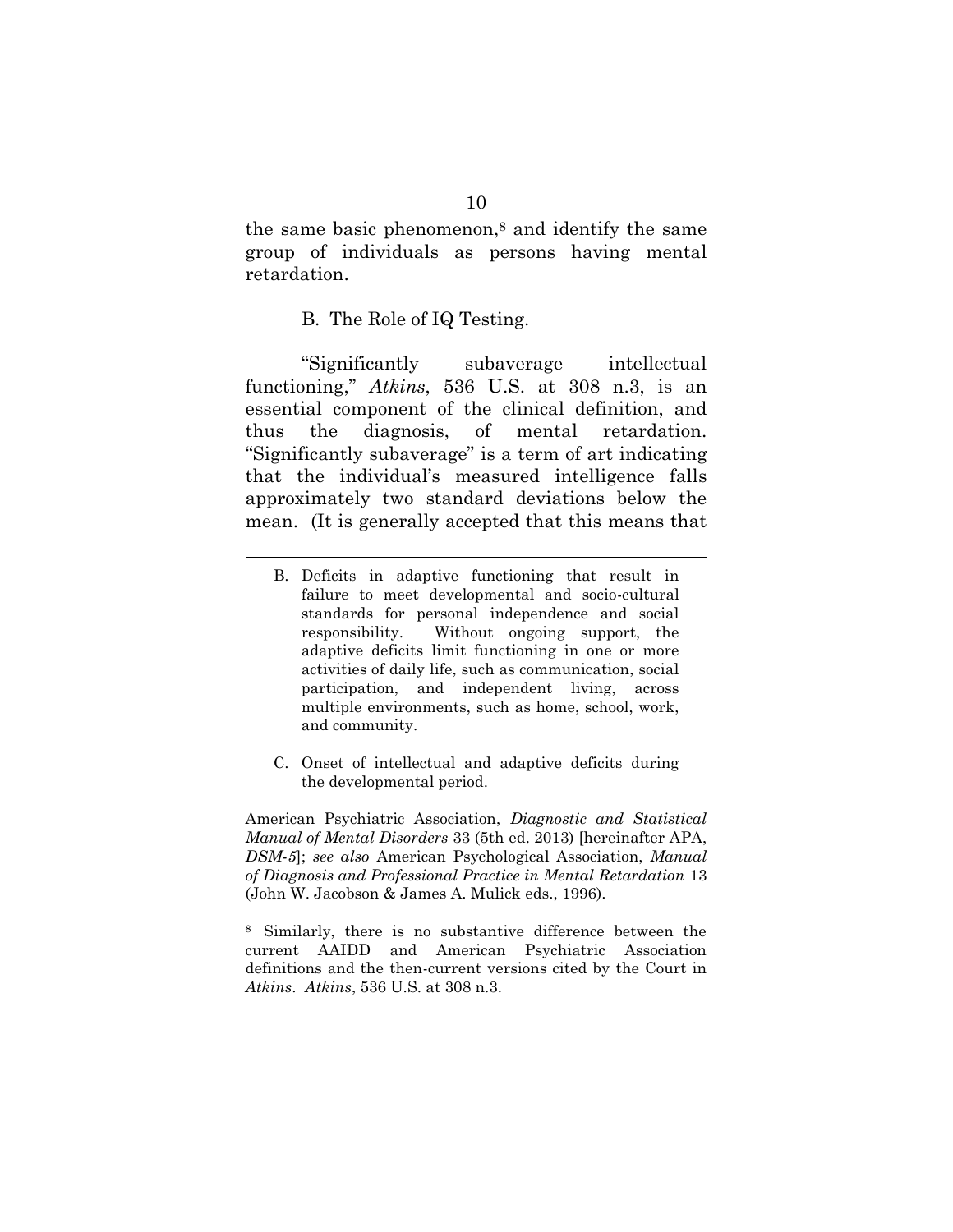fewer than three percent of the population could be classified as having mental retardation.) This reduced mental functioning is measured by IQ testing. Developed in the early years of the twentieth century, and continually refined and improved,<sup>9</sup> these psychometric instruments are our best tool for obtaining an objective, quantitative measure of intellectual functioning.

The concept of "intelligence" came more sharply into focus when IQ tests became available. These instruments can be thought of as measuring what the individual has learned over time, and thus reflect his or her ability or capacity to learn.10 The psychologist who developed one of the most commonly-used IQ tests noted 75 years ago, "Intelligence is the aggregate or global capacity of the individual to act purposefully, to think rationally and to deal effectively with his environment."<sup>11</sup>

<sup>9</sup> *See* John D. Wasserman, *A History of Intelligence Assessment: The Unfinished Tapestry*, in *Contemporary Intellectual Assessment: Theories, Tests, and Issues* 3, 3–55 (Dawn P. Flanagan & Patti L. Harrison eds., 3d ed. 2012); Alan S. Kaufman & Elizabeth O. Lichtenberger, *Assessing Adolescent and Adult Intelligence* 3–7 (3d ed. 2006); Anne Anastasi & Susana Urbina, *Psychological Testing* 32–38 (7th ed. 1997). For discussion of the development of IQ testing in America, see Leila Zenderland, *Measuring Minds: Henry Herbert Goddard and the Origins of American Intelligence Testing* (1998).

<sup>10</sup> Alan S. Kaufman & Elizabeth O. Lichtenberger, *Assessing Adolescent and Adult Intelligence* 23 (3d ed. 2006); Anne Anastasi & Susana Urbina, *Psychological Testing* 296 (7th ed. 1997).

<sup>11</sup> David Wechsler, *The Measurement of Adult Intelligence* 3 (1st ed. 1939). *Accord* AAIDD, *2010 Manual*, *supra* note 7, at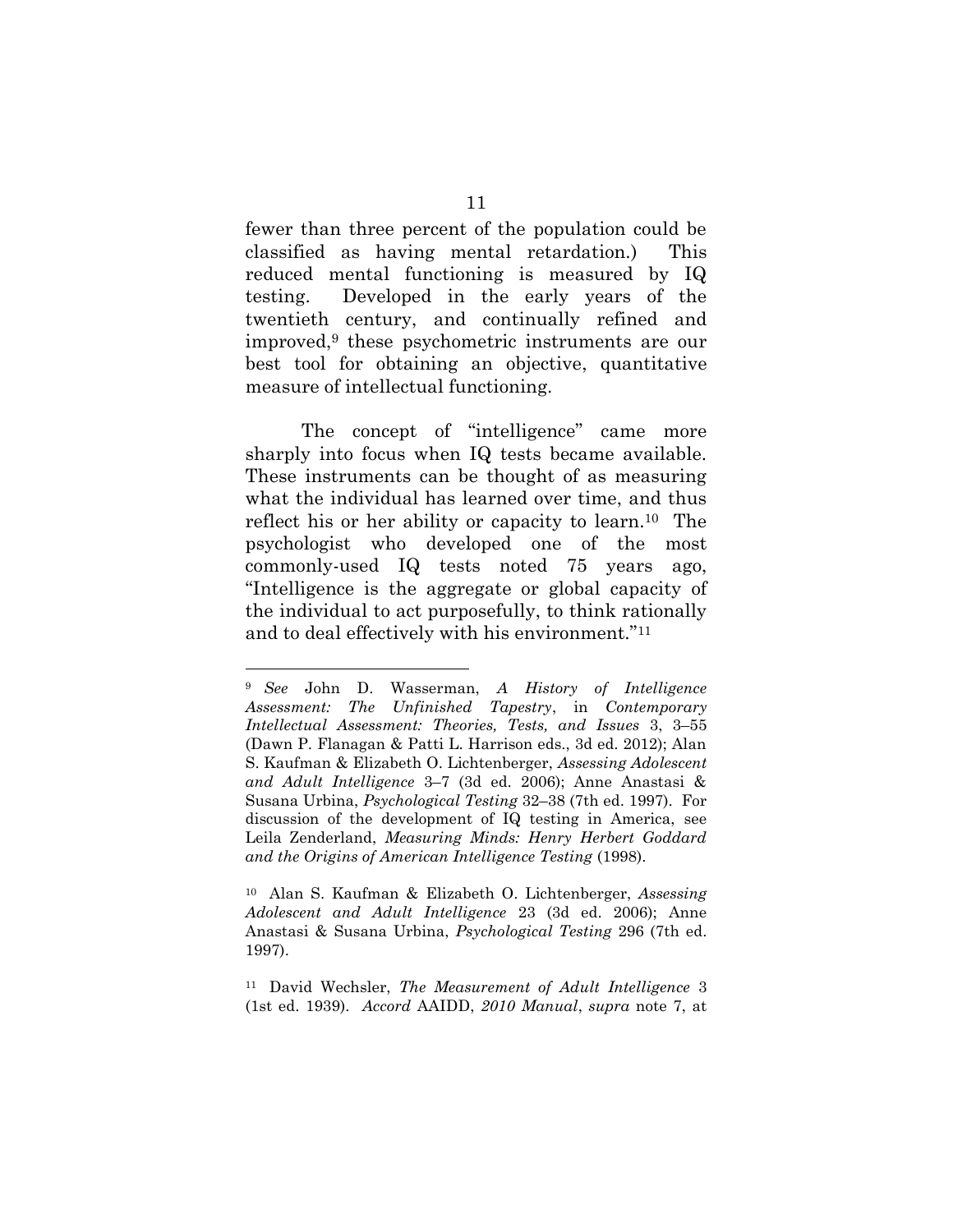The role of IQ testing in the diagnosis of mental retardation is to ensure that the disability that an individual experiences is accompanied by limitations in mental functioning. Impairment of intellectual ability that falls short of the requirement of two standard deviations below the mean, standing alone, is insufficient to support a conclusion that an individual has mental retardation. As the AAIDD classification manual cautions, subaverage intellectual functioning "is a necessary but insufficient criterion to establish a diagnosis" of mental retardation. <sup>12</sup>

C. The Role of Deficits in Adaptive Functioning.

It has long been recognized that measurement of IQ, standing alone, is insufficient to justify a diagnosis of mental retardation,<sup>13</sup> but rather must be

 $\overline{a}$ 

<sup>13</sup> *See, e.g.*, Rick Heber, *A Manual on Terminology and Classification in Mental Retardation*, 64 American Journal of Mental Deficiency (Monograph Supp.) 1. 55–56 (Sept. 1959) ("*Measured intelligence* cannot be used as the sole criterion of mental retardation since intelligence test performances do not always correspond to level of deficiency in total adaptation.") (italics in original). *See generally* Kazuo Nihira, *Adaptive Behavior: A Historical Overview*, in *Adaptive Behavior and its* 

<sup>32 (&</sup>quot;Individuals vary in their ability to understand complexities and reason, adapt to the environment, and use thought to solve problems.").

<sup>12</sup> AAIDD, *2010 Manual*, *supra* note 7, at 41. "The intent of this definition is not to specify a hard and fast cutoff point/score for meeting the significant limitations in intellectual functioning criterion of ID.... In addition, significant limitations in intellectual functioning is only one of the three criteria used to establish a diagnosis of ID." *Id.* at 35.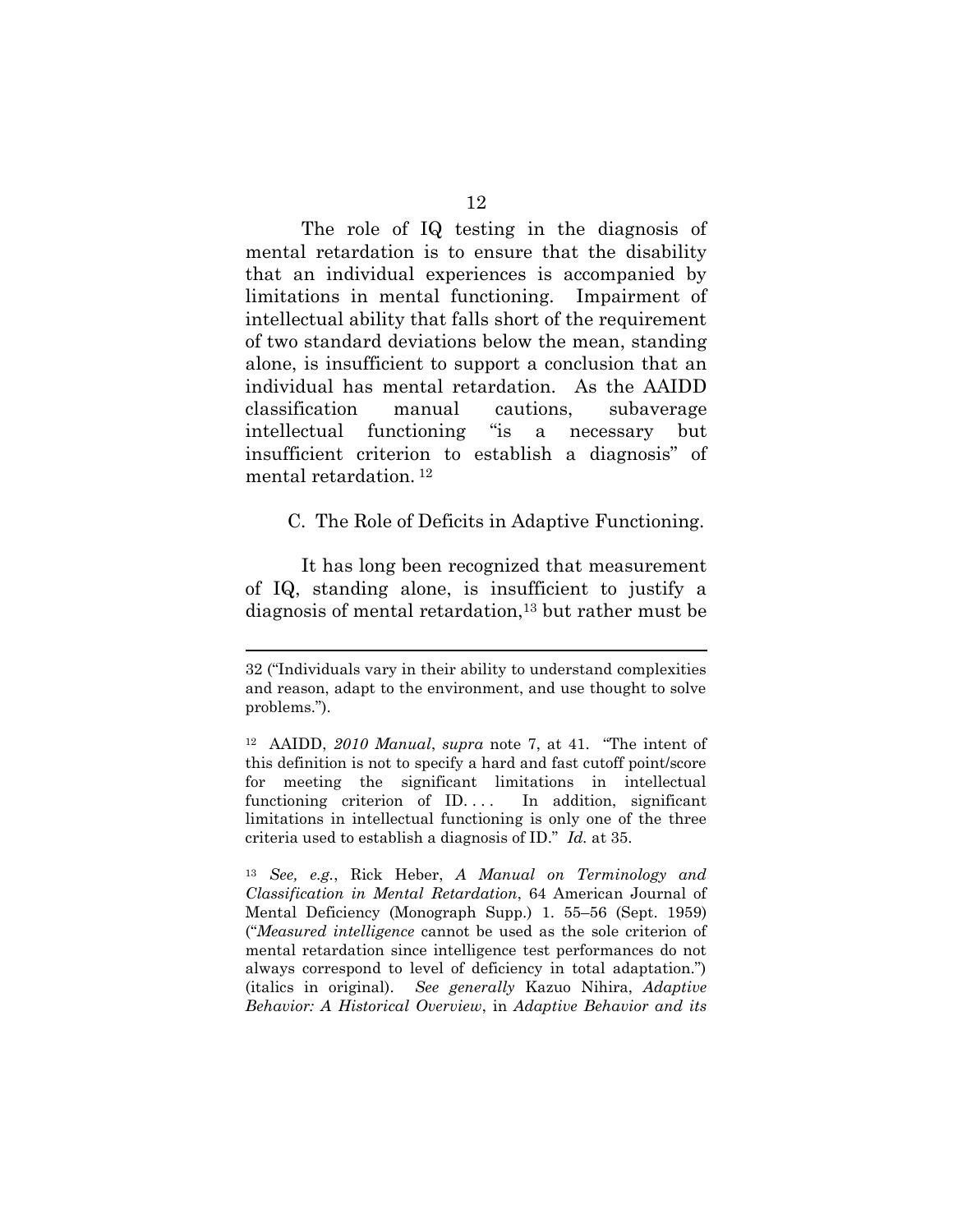accompanied by substantial deficits in adaptive skills. A focus on what an individual is unable to do, or unable to do well, is central to the understanding of mental retardation as a disability.14 In areas outside of the criminal justice system, such as education and disability services, this helps ensure that poor test takers are not incorrectly diagnosed as having mental retardation. In the *Atkins* context, it is the *functional* limitations imposed by that disability, not the number on an IQ score, that "diminish [these defendants'] personal culpability," *Atkins*, 536 U.S. at 318, and increase the "risk of wrongful execution." *Id.* at 320–21.

Often, as was abundantly clear in this case, the functional disability of mental retardation is observed and identified before any IQ test is administered.15 Although there will be cases of valid mental retardation diagnoses of adults whose childhood evidence is less stark than in this case, the

 $\overline{a}$ 

<sup>14</sup> AAIDD, *2010 Manual*, *supra* note 7, at 45 ("Adaptive behavior as defined in this Manual is the collection of conceptual, social, and practical skills that have been learned and are performed by people in their everyday lives.").

<sup>15</sup> American Psychiatric Association, *Diagnostic and Statistical Manual of Mental Disorders* 42 (4th ed., text rev. 2000) ("Impairments in adaptive functioning, rather than a low IQ, are usually the presenting symptoms in individuals with Mental Retardation.").

*Measurement: Implications for the Field of Mental Retardation* 7, 7–12 (Robert L. Schalock ed., 1999); Marc J. Tassé, *Adaptive Behavior Assessment and the Diagnosis of Mental Retardation in Capital Cases*, 16 Applied Neuropsychology 114, 115–17 (2009).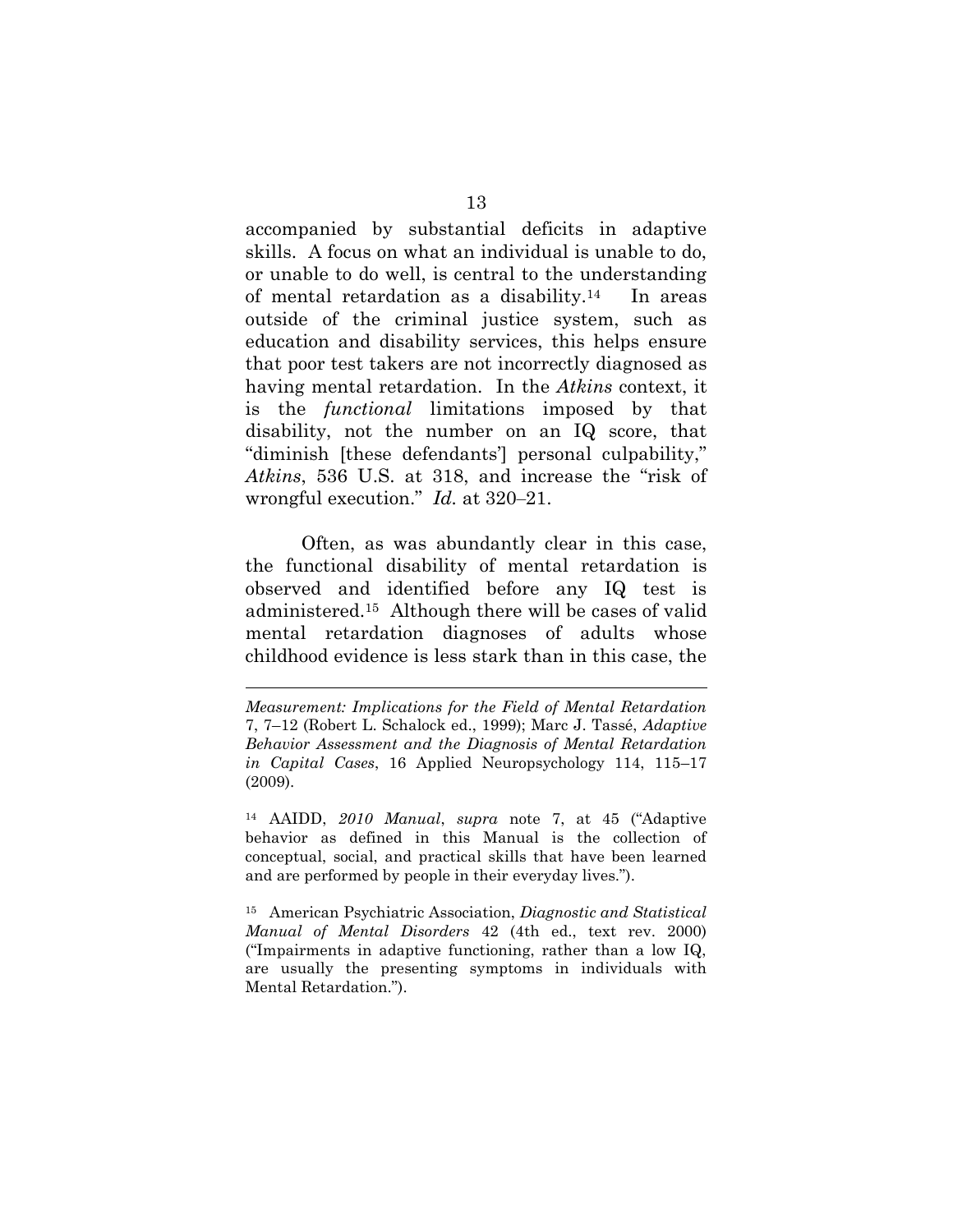third prong of the clinical definition requires some manifestation of the disability before an individual becomes an adult. But whatever the sequence in arriving at a diagnosis in an individual case, it is the *functional impairment* that is central to our understanding of intellectual disability, and central to why that diagnosis matters.<sup>16</sup>

#### D. The Issue of "Measurement of Error" in Determining a Person's IQ.

As noted earlier, IQ tests were first devised and administered over 100 years ago. Our scientific understanding of these instruments evolved over the century, but became substantially more advanced over the last few decades. Psychologists and other clinicians now have an increasingly clear view of the strengths and limitations of the IQ tests, as well as their proper administration and interpretation.<sup>17</sup>

<sup>16</sup> APA, *DSM-5*, *supra* note 7, at 37 ("IQ test scores are approximations of conceptual functioning but may be insufficient to assess reasoning in real-life situations and mastery of practical tasks. For example, a person with an IQ score above 70 may have such severe adaptive behavior problems in social judgment, social understanding, and other areas of adaptive functioning that the person's actual functioning is comparable to that of individuals with a lower IQ score.").

<sup>17</sup> An indication of the intensity of the professional feedback and review of the instruments is the plethora of scholarly articles and books analyzing and criticizing various aspects of the tests and suggesting improvements. For example, the Wechsler instruments have engendered "several thousand publications" of clinical commentary. Anne Anastasi & Susana Urbina, *Psychological Testing* 215 (7th ed. 1997). These comments, critiques, and testing results are then evaluated and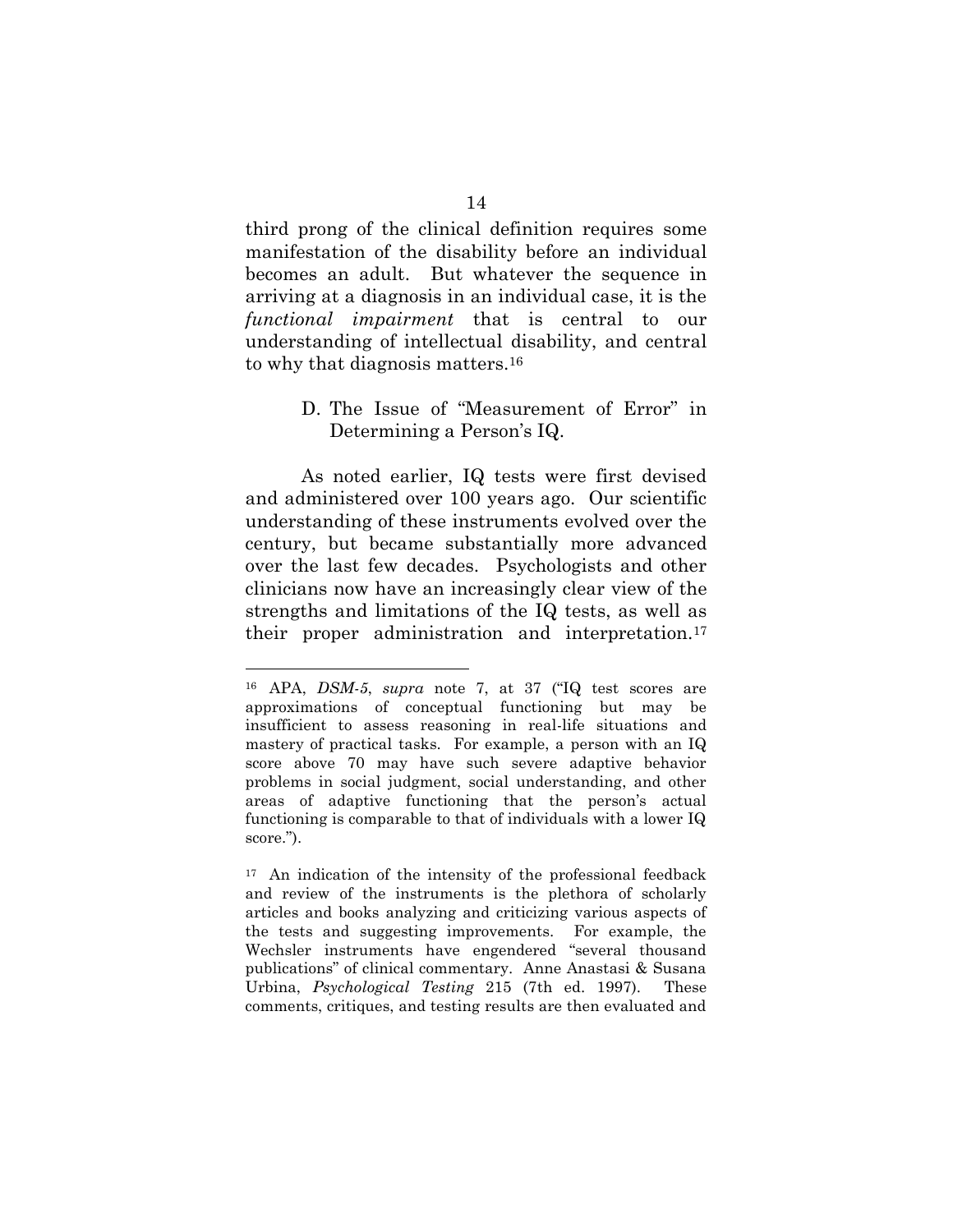Although IQ tests have become more refined and sophisticated, the interpretation of their results still requires experienced and knowledgeable professional judgment of psychologists or other clinicians. 18

Each of the major psychometric instruments commonly used to measure intelligence has been pretested and normed on the relevant populations

 $\overline{a}$ 

<sup>18</sup> AAIDD, *2010 Manual*, *supra* note 7, at 40 ("As discussed in reference to the operational definition of significant limitations in intellectual functioning, the intent of using approximately two standard deviations below the mean is to reflect the role of clinical judgment in weighing the factors that contribute to the validity and precision of a diagnostic decision."); AAIDD, *User's Guide: Intellectual Disability: Definition, Classification and Systems of Supports* 9 (2012) ("Clinical judgment is a special type of judgment rooted in a high level of clinical expertise and experience; it emerges directly from extensive data."); APA, *DSM-5*, *supra* note 7, at 37 ("Clinical training and judgment are required to interpret test results and assess intellectual performance."); American Educational Research Association, American Psychological Association & National Council on Measurement in Education, *Standards for Educational and Psychological Testing* 131 (1999) (Comment to Standard 12.1) ("Test interpretation in this context requires professionally responsible judgment that is exercised within the boundaries of knowledge and skill afforded by the professional's education, training, and supervised experience."). *See generally* Robert L. Schalock & Ruth Luckasson, *Clinical Judgment* (2005).

incorporated into later iterations of the instrument. *See* American Educational Research Association, American Psychological Association & National Council on Measurement in Education, *Standards for Educational and Psychological Testing* 42 (1999) ("Tests and their supporting documents (e.g., test manuals, technical manuals, user's guides) are reviewed periodically to determine whether revisions are needed.").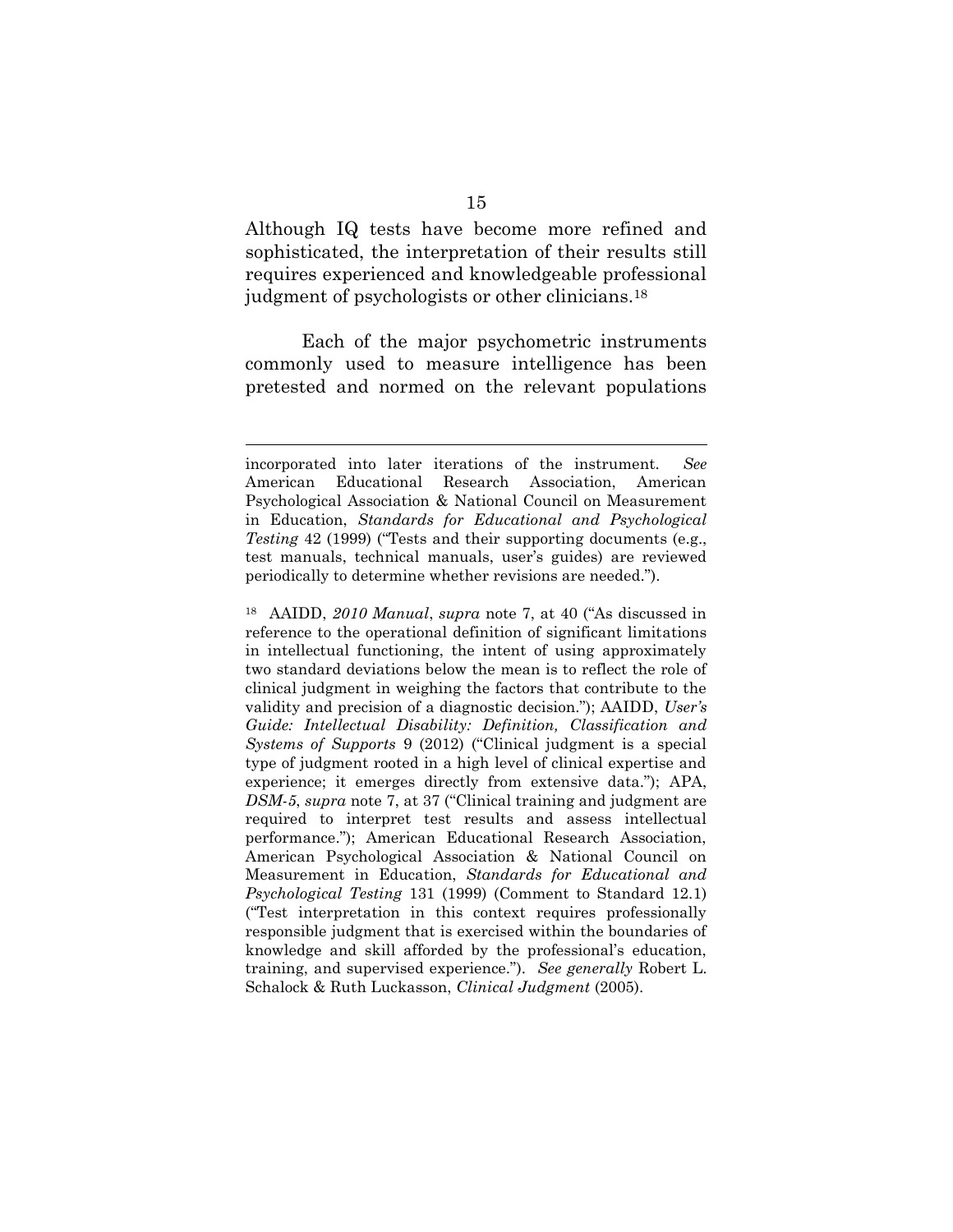prior to its publication.19 After assessing the validity and reliability of a particular  $IQ$  test,<sup>20</sup> its developers also establish the degree of precision (and imprecision) that will be encountered by clinicians in administering the test to individuals, along with

<sup>19</sup> Richard W. Woodcock, *Norms*, in 2 *Encyclopedia of Human Intelligence* 770, 770 (Robert J. Sternberg ed., 1994) ("*Norm tables* provide the examiner with information to convert the raw score into one or more *derived scores* that provide a more meaningful basis for describing performance on a test." (italics in original)). For any particular instrument, it is essential that the population sample from which the norming is derived must be representative of the overall population. *Id.* at 774; American Educational Research Association, American Psychological Association & National Council on Measurement in Education, *Standards for Educational and Psychological Testing* 51 (1999) ("It is then important that the norms be based on a technically sound, representative, scientific sample of sufficient size.").

<sup>20</sup> Gary Groth-Marnat, *Handbook of Psychological Assessment* 15 (5th ed. 2009) ("Whereas reliability addresses issues of consistency, validity assesses what the test is to be accurate about."); Pamela A. Moss, *Validity*, in 2 *Encyclopedia of Human Intelligence* 1101, 1101 (Robert J. Sternberg ed., 1994); Cecil R. Reynolds, *Reliability*, in 2 *Encyclopedia of Human Intelligence* 949, 949 (Robert J. Sternberg ed., 1994); *see also* David H. Kaye & David A. Freedman, *Reference Guide on Statistics*, in *Reference Manual on Scientific Evidence* 211, 227–29 (Federal Judicial Center & National Research Council of the National Academies eds., 3d ed. 2011) ("Reliability is necessary but not sufficient to ensure accuracy. In addition to reliability, validity is needed. A valid measuring instrument measures what it is supposed to." *Id.* at 228.); American Educational Research Association, American Psychological Association & National Council on Measurement in Education, *Standards for Educational and Psychological Testing* 9–17 (1999).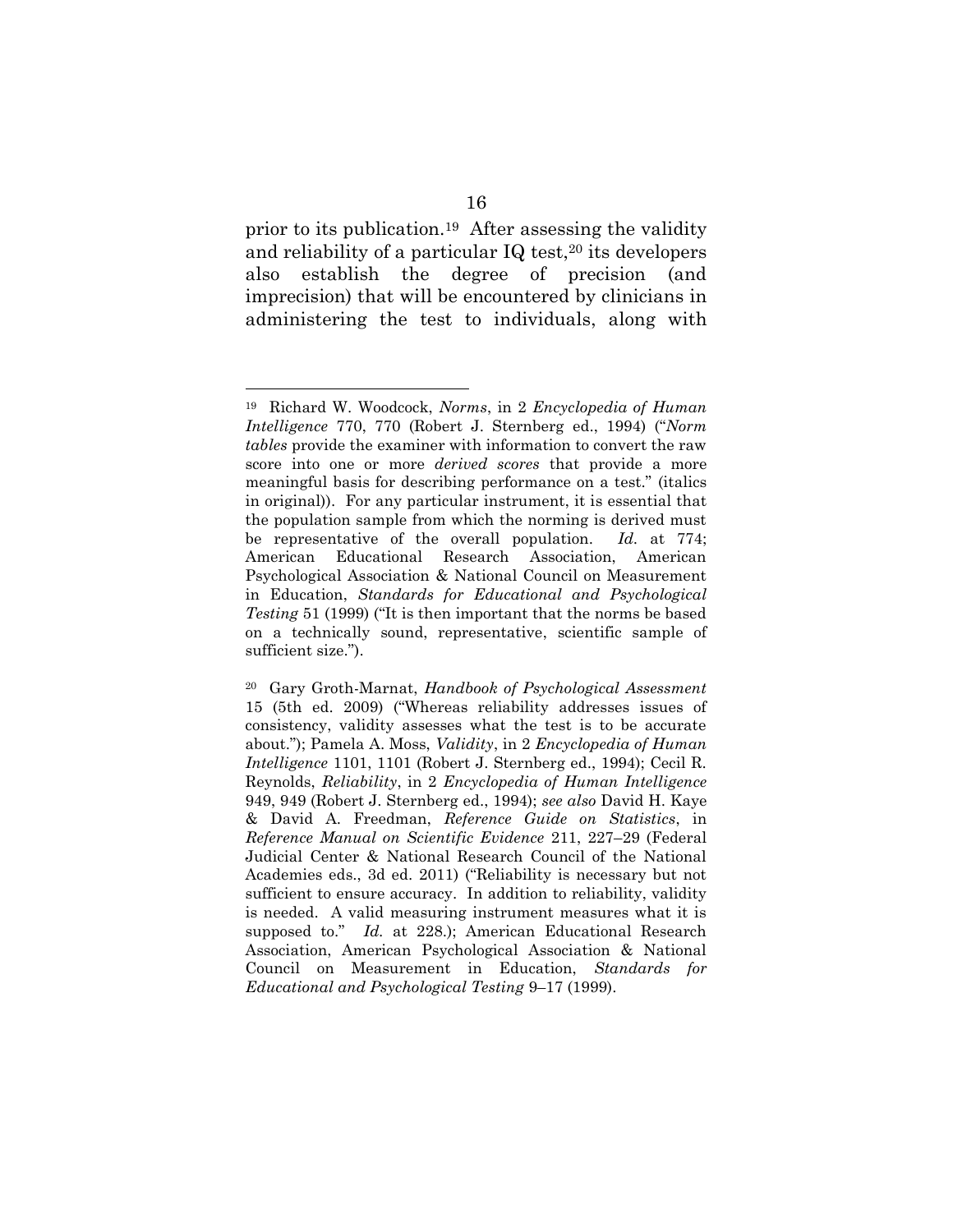standards for its administration and the proper scoring of results. 21

As with any measurement in any area of our lives, ascertaining an individual's IQ necessarily includes a degree of imprecision. Rather than ignore this potential for imprecision, or make claims for a greater level of certainty than the scientific facts warrant, psychologists and other clinicians have addressed the issue directly. "Because all measurement in science is imperfect, psychologists have developed mathematical theories to assist them in determining how well tests measure psychological traits or characteristics."22 This recognition has produced a specific tool, which is known as the "standard error of measurement," or SEM.<sup>23</sup>

<sup>21</sup> American Educational Research Association, American Psychological Association & National Council on Measurement in Education, *Standards for Educational and Psychological Testing* 37–41 (1999).

<sup>22</sup> Edward J. Slawski, *Error of Measurement*, in 1 *Encyclopedia of Human Intelligence* 395, 395 (Robert J. Sternberg ed., 1994).

<sup>23</sup> Psychologists do not use the word "error" in the way it is employed in ordinary language, i.e., as a synonym for "mistake," perhaps connoting something amenable to correction through better effort. The SEM is not a "mistake" in the sense that mistakes are avoidable, nor is it an "error" that can be "fixed." Rather, "error" is a term of art that describes the inevitable imprecision of any psychometric measurement. *See* Earl Hunt, *Human Intelligence* 313 (2011) ("Any measurement contains two elements, a 'true value' and a residual term. While the residual term is frequently referred to as 'error,' it is not necessarily error in the sense of a mistake. It refers to the sum of all influences on the measured variable that are statistically independent of the true value.").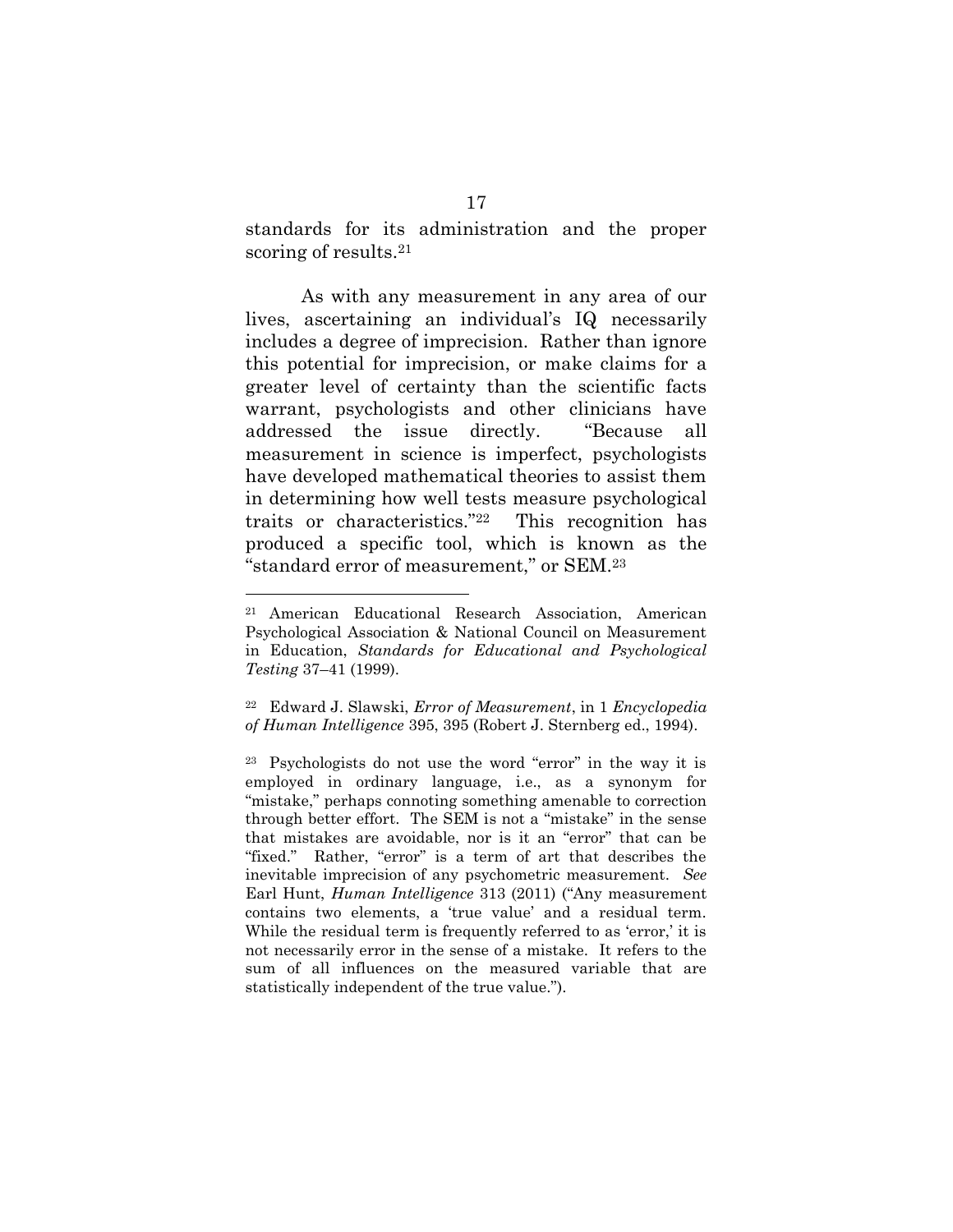The standard error of measurement is essentially a quantification of the likelihood that the score that was achieved on a particular administration of a test on a particular day was a truly accurate measure. <sup>24</sup> Since it is not possible to evaluate that accuracy through repetition of the testing, the statistical tool of SEM quantifies the evaluator's level of confidence in the score. Viewed another way, the SEM represents the professionallyrequired level of modesty about the precision and accuracy of the results of a particular individual's test.

<sup>24</sup> Domenic V. Cicchetti, *Guidelines, Criteria, and Rules of Thumb for Evaluating Normed and Standardized Assessment Instruments in Psychology*, 6 Psychological Assessment 284, 285 (1994) ("The standard error of measurement defines that amount of test-retest variability that is expected to occur on the basis of the inherent imprecision of the assessment instrument itself."); Robert M. Thorndike & Tracy Thorndike-Christ, *Measurement and Evaluation in Psychology and Education* 132 (8th ed. 2010) ("Another way to view the standard error of measurement is as an indication of how much a person's score might change on retesting. Each person's score on the first testing contains some amount of error."); David H. Kaye & David A. Freedman, *Reference Guide on Statistics*, in *Reference Manual on Scientific Evidence* 211, 243 (Federal Judicial Center & National Research Council of the National Academies eds., 3d ed. 2011) ("An estimate based on a sample is likely to be off the mark, at least by a small amount, because of random error. The standard error gives the likely magnitude of this random error, with smaller standard errors indicating better estimates."); Gary Groth-Marnat, *Handbook of Psychological Assessment* 15 (5th ed. 2009) ("The logic behind the SEM is that test scores consist of both truth and error. Thus, there is always noise or error in the system, and the SEM provides a range to indicate how extensive that error is likely to be.").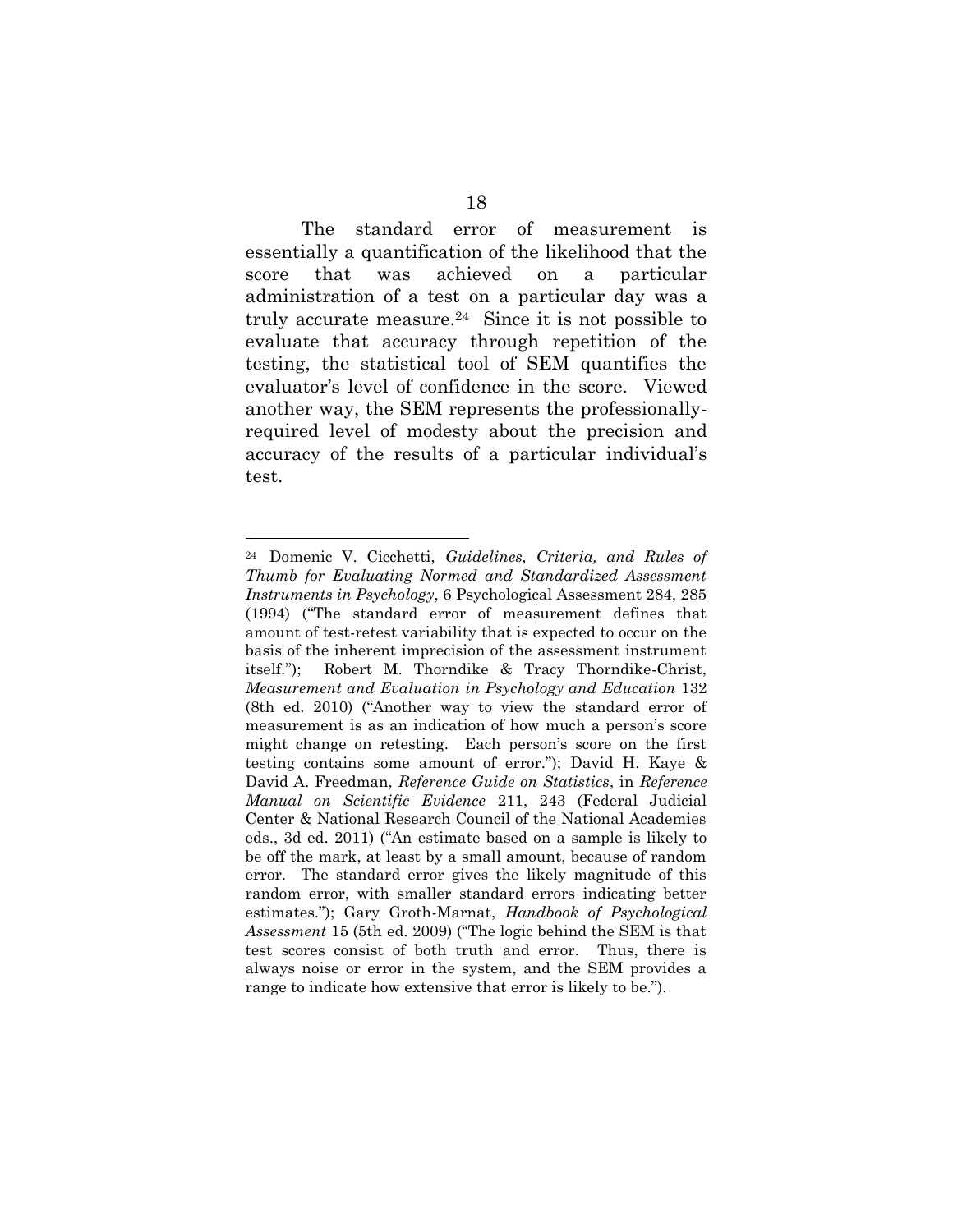The general scientific principles underlying the standard error of measurement apply fully to the use of IQ testing to determine whether an individual has mental retardation. Indeed, taking it into account is essential for the accurate assessment of intellectual disability. "[T]he assessment of intellectual functioning through the reliance on intelligence tests is fraught with the potential for misuse if consideration is not given to possible errors in measurement."25 There is a strong consensus among clinicians that the SEM must always be taken into account when assessing whether the results of an individual's testing satisfy the first prong of the definition of mental retardation.<sup>26</sup>

<sup>25</sup> American Association on Mental Retardation, *User's Guide: Mental Retardation: Definition, Classification and Systems of Supports* 12 (2007).

<sup>26</sup> *See, e.g.*, AAIDD, *2010 Manual*, *supra* note 7, at 36 ("Understanding and addressing the test's standard error of measurement is a critical consideration that must be part of any decision concerning a diagnosis of ID that is based, in part, on significant limitations in intellectual functioning."); APA, *DSM-5*, *supra* note 7, at 37 ("Individuals with intellectual disability have scores of approximately two standard deviations or more below the population mean, including a margin for measurement error (generally  $+5$  points). On tests with a standard deviation of 15 and a mean of 100, this involves a score of 65–75 (70 **±** 5)."); Samuel M. Turner et al., *APA's Guidelines for Test User Qualifications: An Executive Summary*, 56 American Psychologist 1099, 1101 (2001) ("Test users should understand issues of test score reliability and measurement error as they apply to the specific test being used  $\dots$ "); Caroline Everington & J. Gregory Olley, *Implications of Atkins v. Virginia: Issues in Defining and Diagnosing Mental Retardation*, 8 J. Forensic Psychol. Prac. 1, 6 (2008) ("There is no finite score that can represent one's intellectual functioning with 100% accuracy. There is always a measurement error.");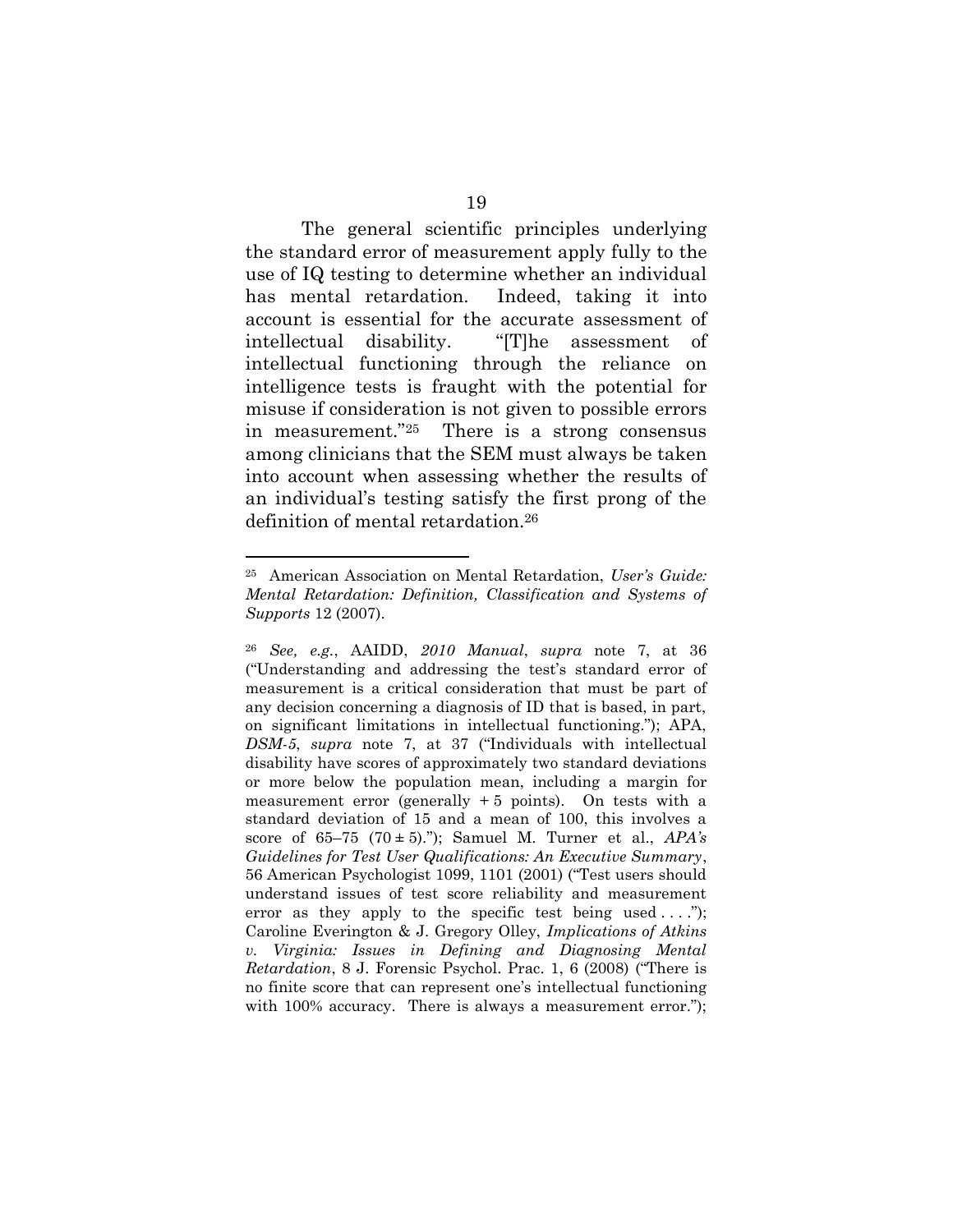### III. DIAGNOSING MENTAL RETARDATION REQUIRES CAREFUL CONSIDERATION OF ALL THE RELEVANT EVIDENCE ABOUT AN INDIVIDUAL, NOT JUST AN IQ SCORE.

Clinicians in the field of intellectual disability agree that determining whether an individual has mental retardation involves evaluation of both intellectual functioning and adaptive deficits.<sup>27</sup>

John Parry & Eric Y. Drogin, *Criminal Law Handbook on Psychiatric and Psychological Evidence and Testimony* 70 (2000) ("[D]ue to a generally estimated five-point margin of error in standardized intelligence testing, a person with a measured IQ as high as 75 could be deemed to have met the diagnostic criteria for mental retardation, if requisite functional shortcomings are also noted."); Gilbert S. Macvaugh III & Mark D. Cunningham, *Atkins v. Virginia: Implications and Recommendations for Forensic Practice*, 37 J. Psychiatry & L. 131, 147 (2009) ("Reports of IQ scores obtained by a capital defendant should include a description of these scores in light of the SEM at an identified confidence interval."); Richard J. Bonnie & Katherine Gustafson, *The Challenge of Implementing Atkins v. Virginia: How Legislatures and Courts Can Promote Accurate Assessments and Adjudications of Mental Retardation in Death Penalty Cases*, 41 U. Richmond L. Rev. 811, 836 (2007) ("The main point here is that the SEM must *always* be taken into account when interpreting scores on IQ tests; failing to do so would be a clear departure from accepted professional practice in scoring and interpreting any kind of psychological test, including IQ tests." (emphasis in original)).

<sup>27</sup> Alan S. Kaufman & Elizabeth O. Lichtenberger, *Assessing Adolescent and Adult Intelligence* 336 (3d ed. 2006) ("Thus, because of the differences between intelligence and adaptive behavior, the IQ profile of an individual should not be examined without the coinciding data from adaptive behavior measures.").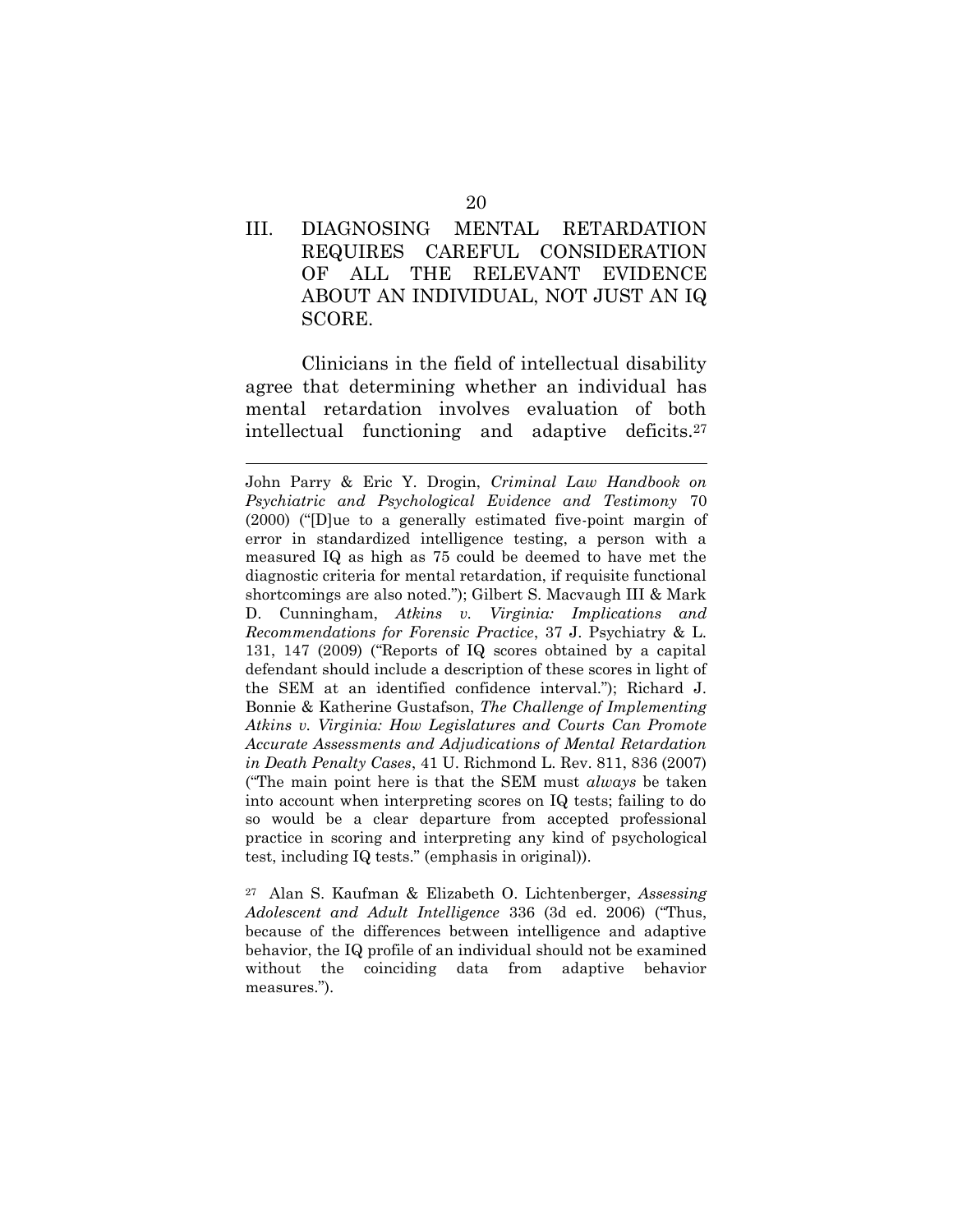Diagnosing an individual who may have intellectual disability requires a psychologist or other mental disability professional to consider both the results of IQ testing and the evidence of that individual's actual functioning in the world. Aided by the testimony of those professionals, courts with the responsibility for deciding *Atkins* cases must then evaluate the same evidence, and determine whether the defendant "fall[s] within the range of mentally retarded offenders about whom there is a national consensus." *Atkins*, 536 U.S. at 317.

There are no easy short-cuts available to courts in making this decision—a decision with a defendant's life in the balance. Both for clinicians and for courts, this involves weighing all the relevant evidence. "The diagnosis of ID is intended to reflect a clinical judgment rather than an actuarial determination." AAIDD, *User's Guide: Intellectual Disability: Definition, Classification and Systems of Supports* 23 (2012). This means that the courts must give careful consideration to evidence concerning both intellectual functioning and deficits in adaptive functioning.

In evaluating whether a defendant's intellectual functioning satisfies that component of the definition, a court must view all the available evidence, and must do so in light of scientific understanding about the tests that have been administered. "A fixed point cutoff score for ID is not psychometrically justifiable." AAIDD, *2010 Manual*, *supra* note 7, at 40.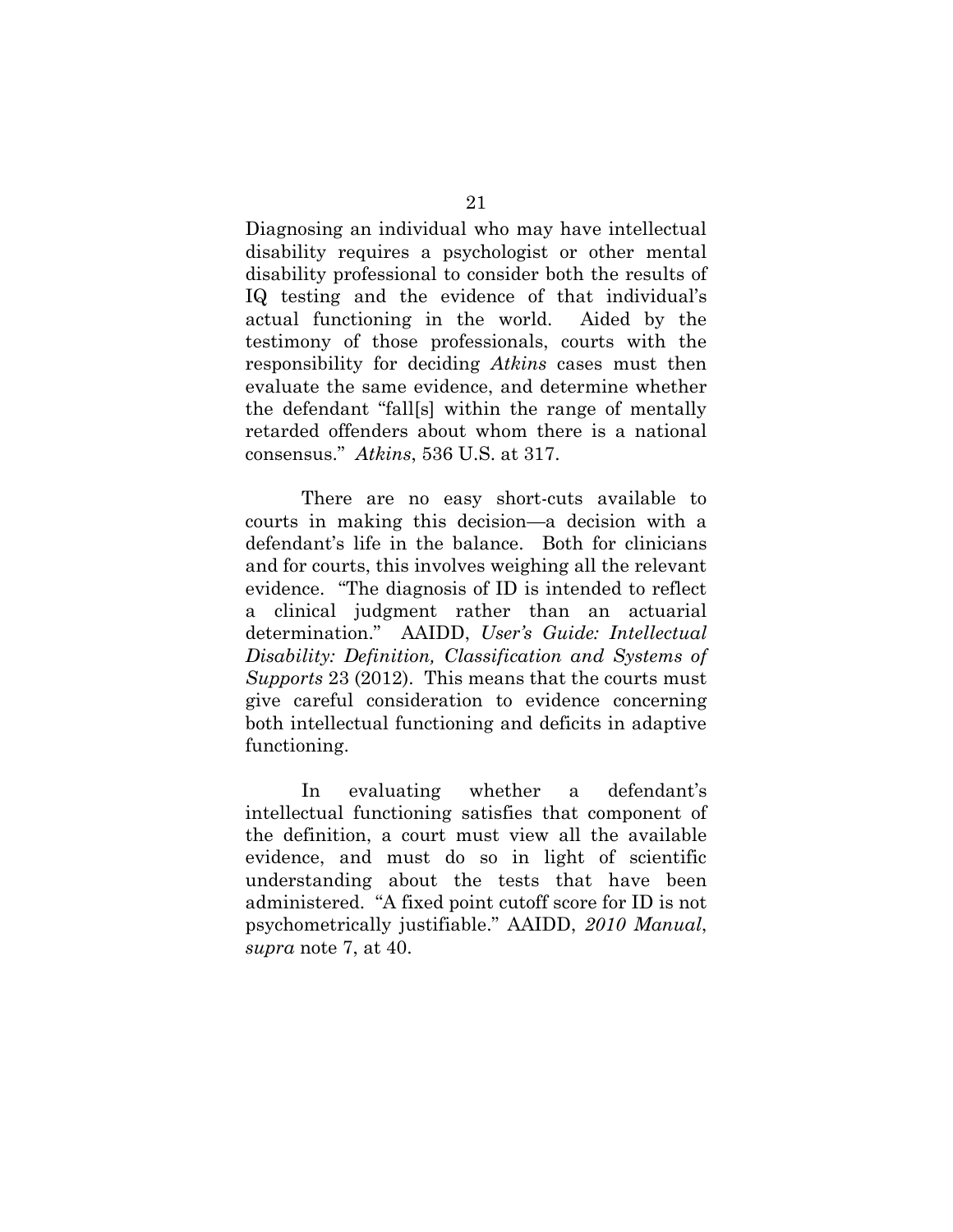Similarly, evidence about whether the individual had deficits in adaptive behavior cannot be ignored by a court on the basis of an artificial requirement concerning IQ scores. After all, it is just those real-world functional limitations that led to both the national consensus and this Court's judgment in *Atkins*.

Only after such a full and unfettered evaluation, can a court determine whether a defendant should receive the "substantive" protection that the Constitution guarantees. *Atkins*, 536 U.S. at 321 (quoting *Ford v. Wainwright*, 477 U.S. 399, 405 (1986)).

IV. FLORIDA'S ARBITRARY REFUSAL TO ALLOW TRIAL COURTS TO CONSIDER THE SCIENCE OF IQ TESTING AND THE CLINICAL UNDERSTANDING OF MENTAL RETARDATION RISKS THE EXECUTION OF DEFENDANTS WHO ARE PROTECTED BY THE EIGHTH AMENDMENT.

Most States have adopted procedures in a manner consistent with the substantive constitutional protection recognized in *Atkins*. <sup>28</sup> But

<sup>28</sup> Several States have enacted statutes that include a specific IQ score, but use that score as a rebuttable presumption about whether a defendant has mental retardation. *E.g.,* Neb. Rev. Stat. § 28-105.01(3) (2008 & Supp. 2013) ("An intelligence quotient of seventy or below on a reliably administered intelligence quotient test shall be presumptive evidence of intellectual disability."). Other States clearly allow consideration of evidence of SEM, or establish a higher IQ score than 70 in order to allow for consideration of factors like SEM.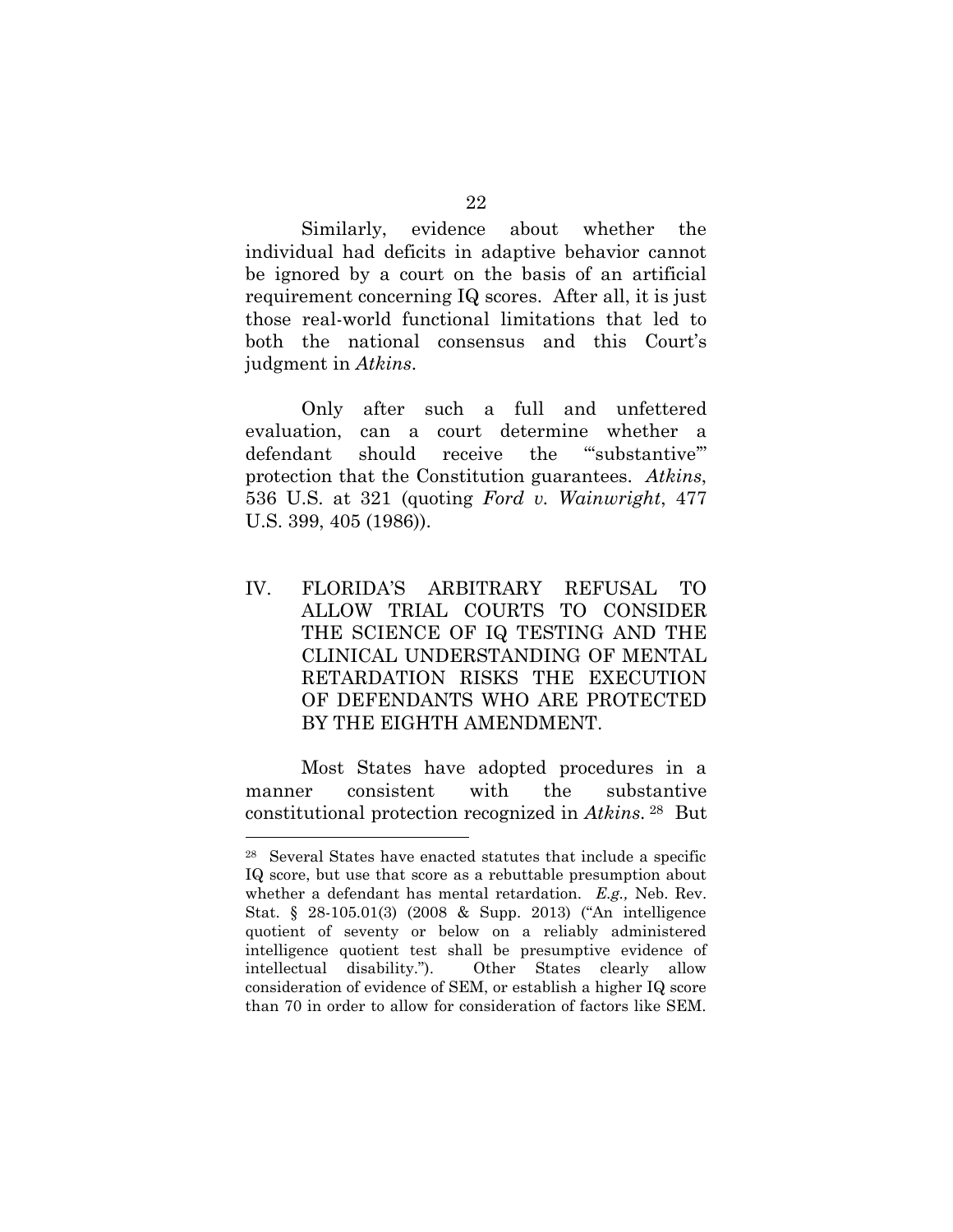Florida (along with, at most, a small handful of other States) has prevented a fair consideration of whether defendants have mental retardation by erecting a barrier to fair adjudication in the form of an artificial ceiling on IQ scores. 29

 $\overline{a}$ 

*E.g.,* Okla. Stat. tit. 21, § 701.10b(C) (Supp. 2014) ("In determining the intelligence quotient, the standard measurement of error for the test administered shall be taken into account."). Still other States, which have no IQ score in their statutes, or which have no statute, have explicitly rejected a hard cap on IQ scores. *See, e.g.*, *Commonwealth v. Miller*, 888 A.2d 624, 630–31 (Pa. 2005) ("The concept should also take into consideration the standard error of measurement (hereinafter 'SEM') for the specific assessment instruments used. . . . [W]e do not adopt a cutoff IQ score for determining mental retardation in Pennsylvania, since it is the interaction between limited intellectual functioning and deficiencies in adaptive skills that establish mental retardation."). Finally, a number of States have not yet addressed the issue.

 $29$  There appear to be, at most, five States (Florida, Alabama, Virginia, Idaho, and Kentucky) that impose an inflexible ceiling at an IQ score of 70.

Although it is less than perfectly clear, it is possible that the list of States that insist on a rigid cap which excludes evidence such as SEM may be even smaller:

In Idaho, the statute requires an IQ score of "seventy (70) or below." Idaho Code Ann. § 19-2515A(1)(b) (2004). In the only reported case interpreting the statute, the Idaho Supreme Court upheld the trial court's dismissal of a defendant's claim to protection under the statute, and noted that "the legislature did not require that the IQ score be within five points of 70 or below. It required that it be 70 or below." *Pizzuto v. State*, 202 P.3d 642, 651 (Idaho 2008). But the court, apparently seeing no evidence that the defendant was within the class protected by the statute, held that "[t]he district court was entitled to draw reasonable inferences from the undisputed facts." *Id.* at 651. In rejecting a federal challenge to the Idaho Supreme Court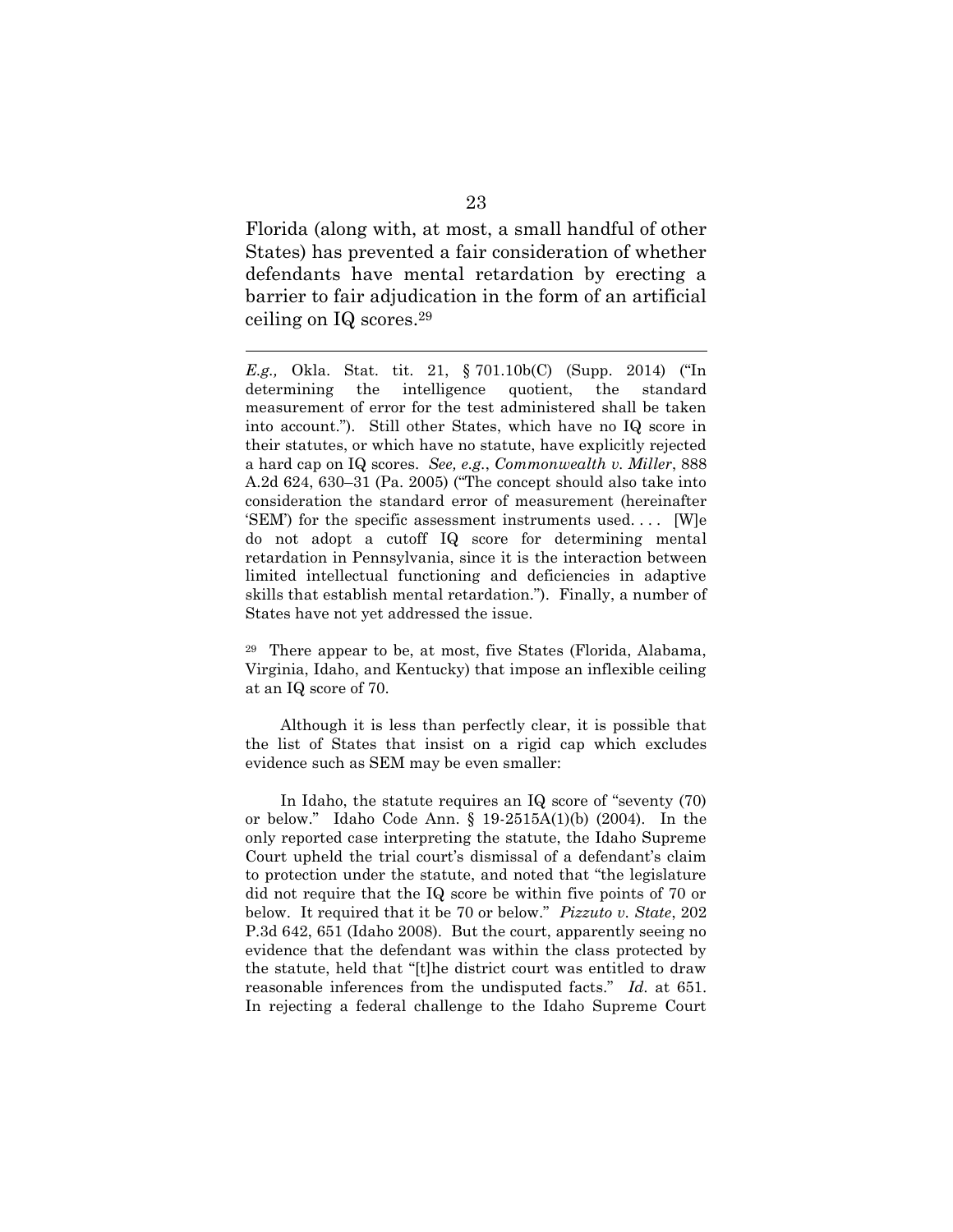V. WHEN THIS COURT ENTRUSTED THE STATES WITH DEVELOPING APPROPRI-ATE PROCEDURES IN *ATKINS*, IT DID NOT INVITE THEM TO LIMIT THE SUB-STANTIVE CONSTITUTIONAL PROTEC-TION TO ONLY SOME OF THE DEFENDANTS WHO HAVE MENTAL RETARDATION.

Having concluded that the execution of any individual with mental retardation constitutes cruel and unusual punishment, this Court, in *Atkins*, entrusted to the States "the task of developing appropriate ways to enforce the constitutional restriction upon [their] execution of sentences." *Atkins*, 536 U.S. at 317 (internal quotations marks omitted). Allowing the States to establish their own procedures for the enforcement of the "substantive restriction on the State's power to take the life of a mentally retarded offender," *Atkins*, 536 U.S. at 321

decision, the Court of Appeals characterized the state court as "only implicitly consider[ing] the standard error of measurement (SEM)." *Pizzuto v. Blades*, 729 F.3d 1211, 1223 (9th Cir. 2013).

In Kentucky, the statute references an IQ "of seventy (70) or below." Ky. Rev. Stat. Ann. § 532.130(2) (LexisNexis 2012). In a series of cases, the Kentucky Supreme Court rejected constitutional challenges to that provision of the statute, but in a footnote to its most recent decision (the individual facts of which the court described as "not even a close case," *Bowling v. Commonwealth*, 377 S.W.3d 529, 539 (Ky. 2012)), it mentioned changes in scientific understanding of IQ testing, and concluded, "This highlights the need for us to consider the AAMR Guideline revisions *in the context of an actual case or controversy*." 377 S.W.3d at 541 n.24 (emphasis added).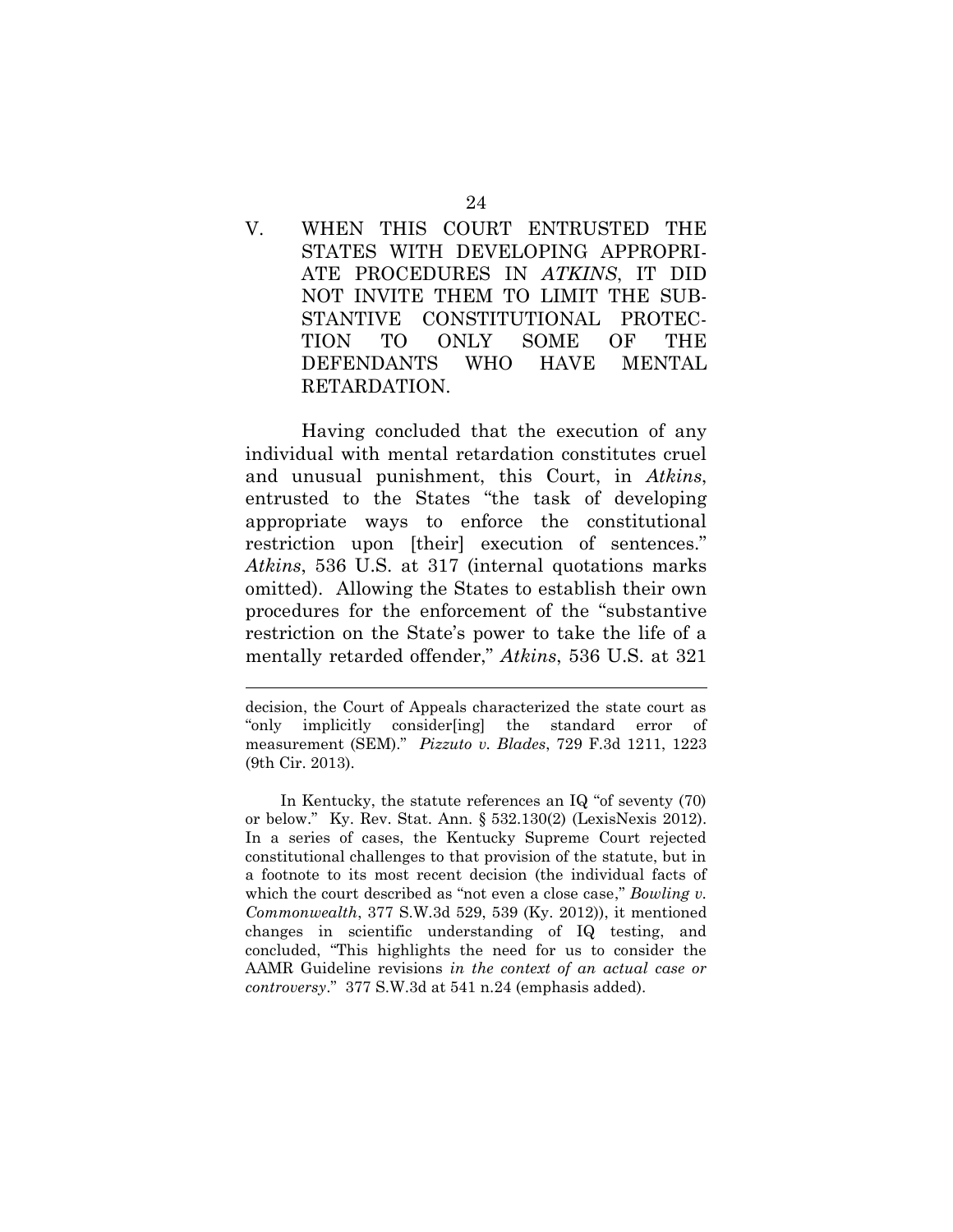(internal quotation marks omitted), permitted them to incorporate the protection of those defendants into the design of each State's statutory and rule-based system for conducting criminal cases. As the Court noted, "Not all people who claim to be mentally retarded will be so impaired as to fall within the range of mentally retarded offenders about whom there is a national consensus." *Atkins*, 536 U.S. at 317.

Obviously, the Court did not demand (nor did it expect) perfect uniformity of procedures among the States. But the commitment in *Atkins* of the responsibility for devising procedures most certainly was *not* an invitation for any State to substantially reduce the number of individuals entitled to constitutional protection by means of arbitrarily barring a fair adjudication of whether or not they have mental retardation.

There is no need for this Court to micromanage the precise terminology of the States' definitions, nor is it necessary to dictate every detail of the procedures to be employed in adjudicating individual cases. *See, e.g.*, *Panetti v. Quarterman*, 551 U.S. 930 (2007). But the *appropriate* procedures the Court called for must be procedures that both comport with the clinical understanding of intellectual disability and protect "the entire category of mentally retarded offenders . . . ." *Roper v. Simmons*, 543 U.S. 551, 563 (2005). The States were charged to adopt procedures that are appropriate "*to enforce* the constitutional restriction" which is at the heart of *Atkins*, 536 U.S. at 304 (emphasis added). It can hardly be said to "enforce"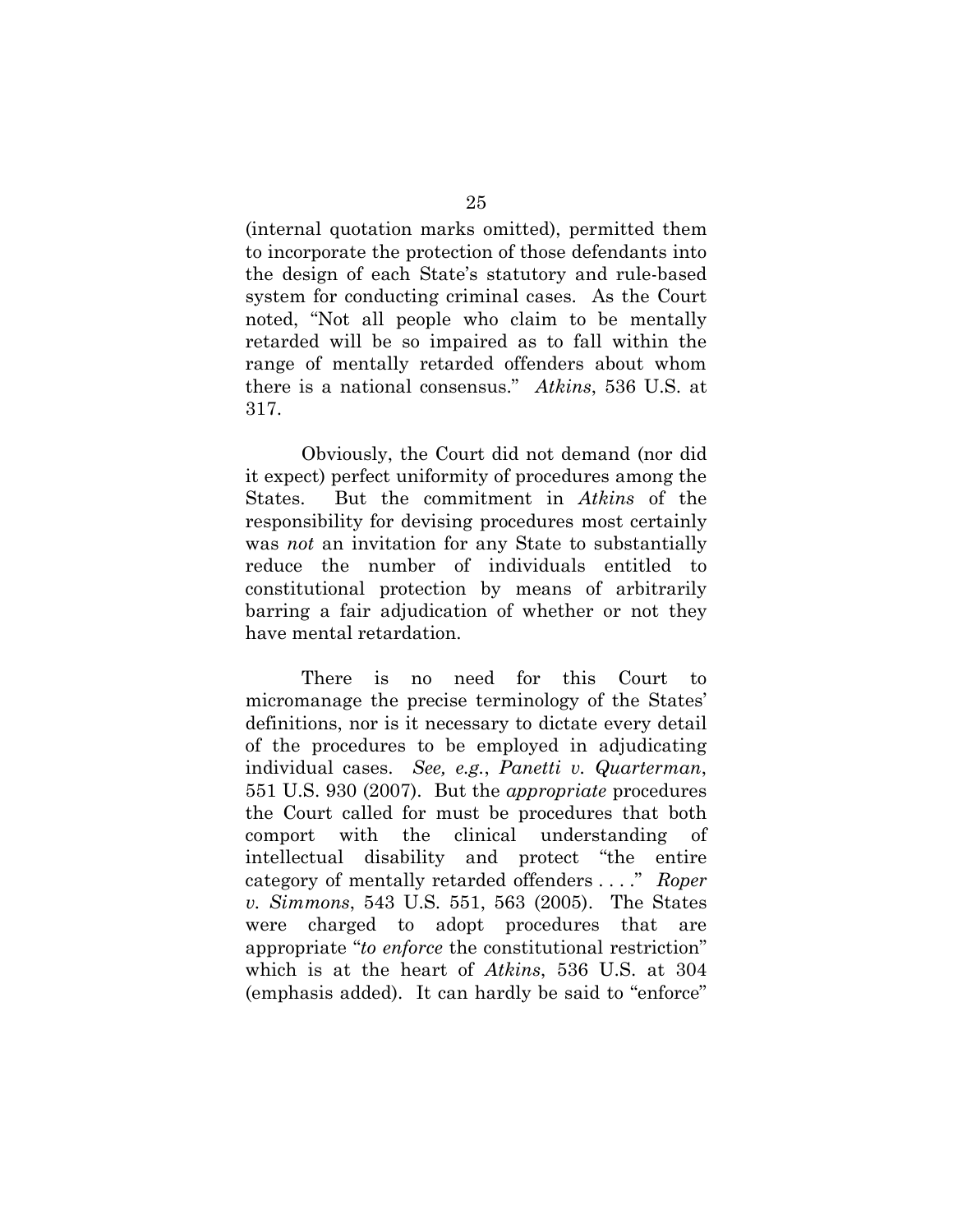a guarantee when a State procedurally excludes a substantial segment of the group constitutionally entitled to its protection.

Under Florida's scheme, a capital defendant whose intelligence actually meets the accepted definition (two standard deviations below the mean) may not receive fair consideration of the full body of evidence demonstrating the true extent of his disability. 30

Despite testimony below that "mental retardation is considered to be a range or band of scores, not just one score or a specific cutoff for mental retardation" and that "no one IQ score is exact or succinct, that there's always some variability and some error built in," *Cherry v. State*, 959 So. 2d 702, 711 (Fla. 2007), the Florida Supreme Court held that the "plain meaning" of the statute was that "[u]nder Florida law, one of the criteria to determine if a person is mentally retarded is that he or she has an IQ of 70 or below." *Id.* at 713. And, having held that the first prong of the definition required meeting a cutoff score of 70, the court went

<sup>30</sup> The text of the Florida statute does not dictate this result. *See* Fla. Stat. Ann. § 921.137(1) (2006 & Supp. 2014) ("As used in this section, the term 'intellectually disabled' or 'intellectual disability' means significantly subaverage general intellectual functioning existing concurrently with deficits in adaptive behavior and manifested during the period from conception to age 18. The term 'significantly subaverage general intellectual functioning,' for purposes of this section, means performance that is *two or more standard deviations from the mean score* on a standardized intelligence test specified in the rules of the Agency for Persons with Disabilities." (emphasis added)).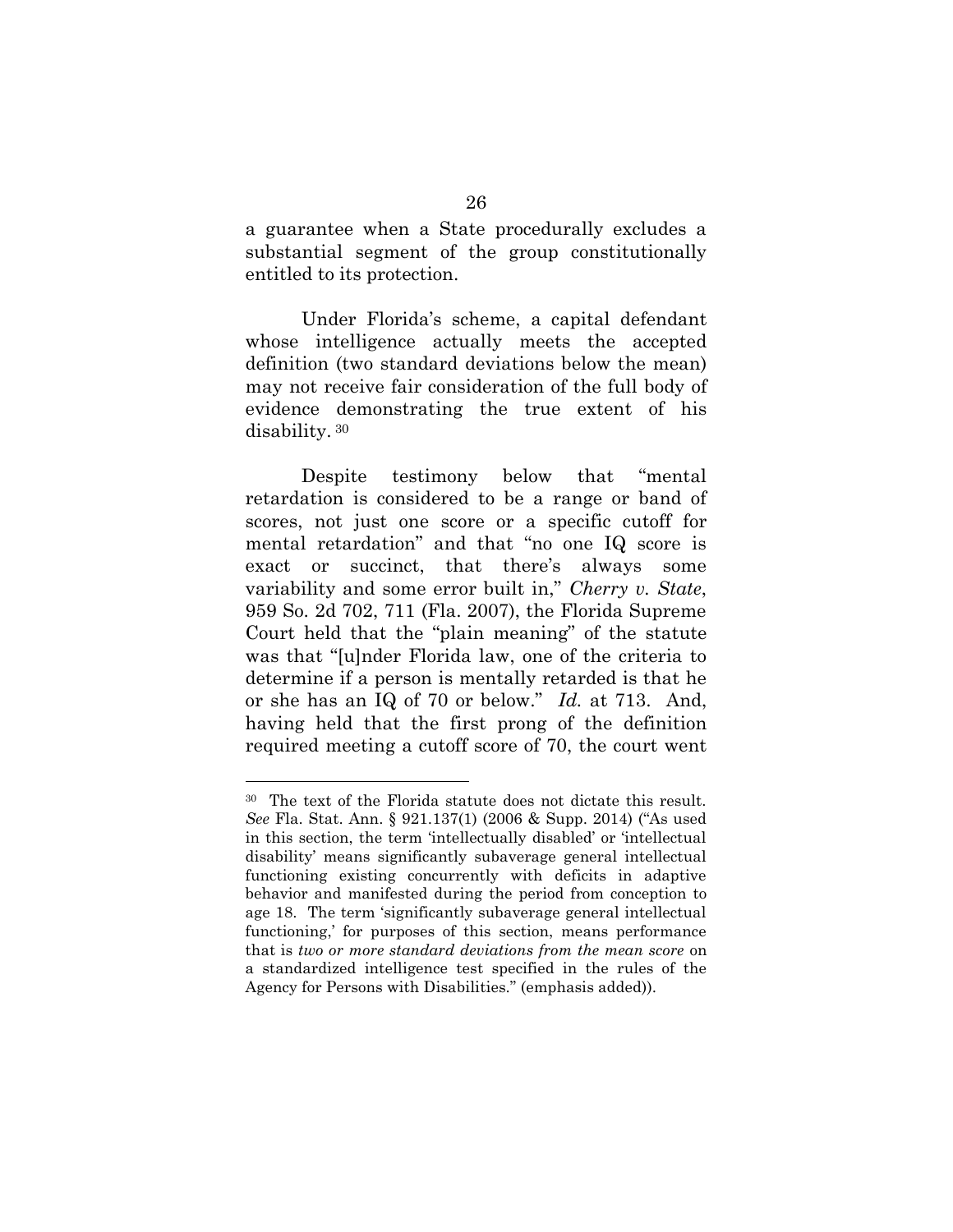on to hold that since the defendant "does not meet the first prong" of the definition, "we do not consider the two other prongs of the mental retardation determination." *Id.* at 714. The court has subsequently emphasized that the "strict cut-off IQ score of two standard deviations from the mean score . . . is *exactly 70*," *Franqui v. State*, 59 So. 3d 82, 91 (Fla. 2011) (emphasis added), and that "[t]he law is also established that where a defendant does not meet the first prong, the court *will not consider* the other two prongs."  $Id$ . (emphasis added).<sup>31</sup>

There is, of course, a superficial attraction to imposing a rigid and arbitrary "bright line," in order to ease the task of courts that have the responsibility for adjudicating individual cases. But as this Court noted in the same Term that it decided *Atkins*, "the Constitution's safeguards of human liberty in the area of mental illness and the law are not always best enforced through precise bright-line rules." *Kansas v. Crane*, 534 U.S. 407, 413 (2002). The same is true regarding intellectual disability. Mere convenience for the judicial system cannot be allowed to restrict the scope of the Constitution's substantive protection, nor can it be used to preclude a fair evaluation of whether an individual is entitled to that protection.

Florida refuses to allow the full evaluation of evidence of a defendant's disability in cases where the IQ score falls outside of an artificially-drawn boundary. Fact-finders are forbidden from even

<sup>31</sup> Other States with an IQ score in their statutes have found ways to avoid this harsh result. *See supra* note 28.